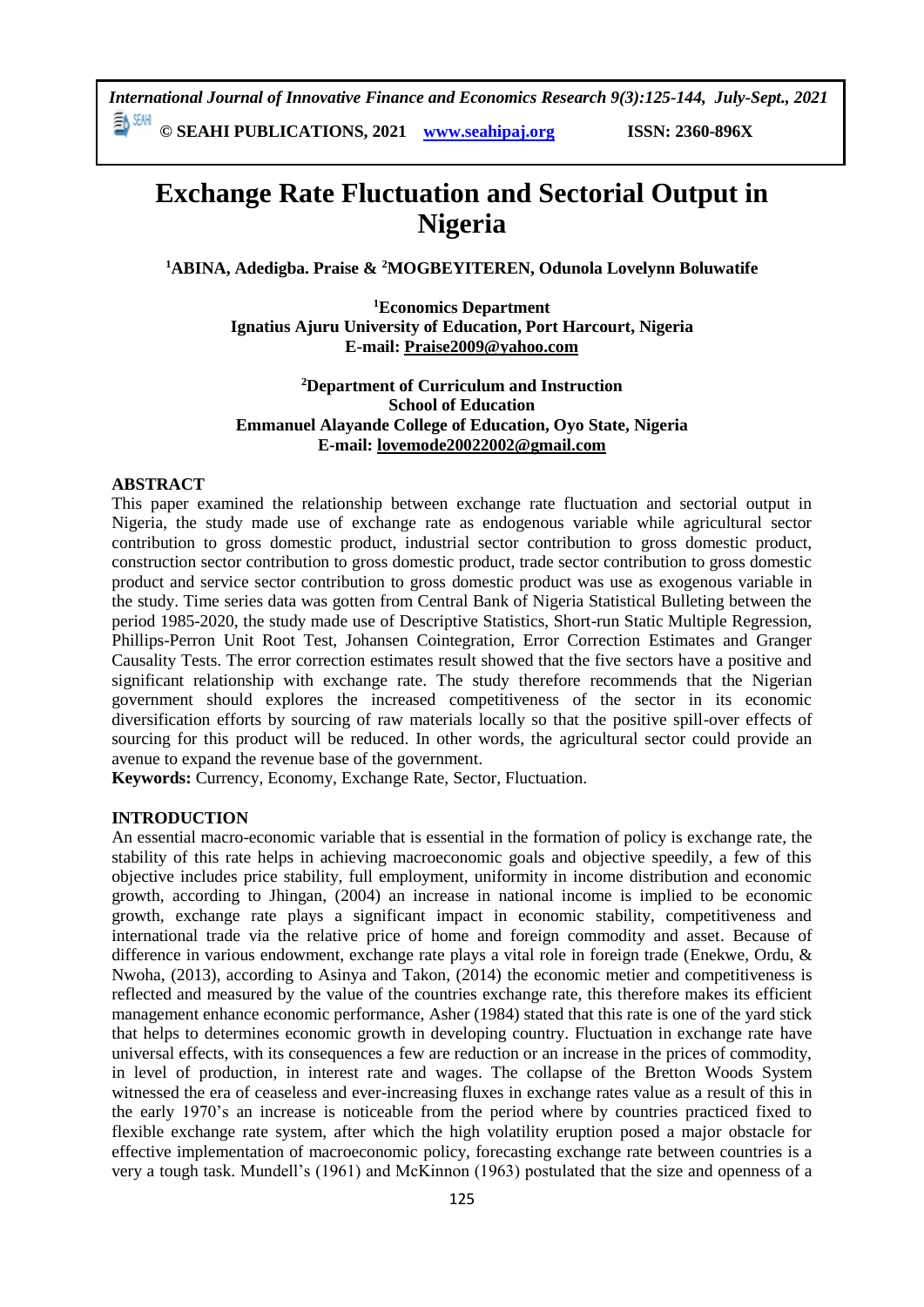country is a fundamental determinant that affects the choice of exchange regime, they discovered that fixed exchange rate regime is basically adopted by small open economy while closed economy adopts flexible exchange rate system. Mohanty and Klau (2005) attest that superior importance can be identified whenever the pass through of the exchange rate is high which has a significant effect in the real and financial sector of the economy, Markiewicz (2006) discovered that the geographical concentration and economic size of which a country is located determines the system of exchange rate the country will adopt. Danladi, Akomolafe, Babalola and Akpan (2015) discovered that the international competitiveness is primarily determined by the value of a countries currency in terms of exchange rate, instability noticeable with this rate leads to either depreciation or appreciation.

Countries economic objective is a major determinant of the kind/type of exchange rate that is to be practiced, the 1999 report from the central bank of Nigeria (CBN) has it that the volume of domestic production, level of export and quantity of foreign reserve the home country has in other denomination determines the strength of currency in Nigeria. Whenever the volume of domestic currency reduces then depreciation sets in as a result of an increase in importation of essential goods needed for production to take place. Several programs have been introduced in Nigeria in order to stabilize the economy, the mid-1986 witnessed the introduction of adjustment programme this programe was intended to stimulate export promote growth and investment. Several measures have been taken in the production sector of the economy which is intended to improve competition and mitigate administrative controls, exchange rate competition is a crucial element in deregulation of exchange rate, several policies emerged which allowed market forces (supply and demand) determine the rate of one Naira to other currency.

Several measures have been undertaken to make the exchange rate more market based one of which Akinlo and Lawal (2015) discovered that a unification of official and market exchange rates helps in stabilizing the countries exchange rate. The government also introduced a system whereby the interbank system supervised by the CBN determines exchange rate on a daily basis, the policy introduced is intended to propel production in the manufacturing sector to spur up, increase employment and reduce inflation. According to Clement (2015) a shift in finance is noticeable from the productive sector to trading sub-sector which occurred as a result of depreciation in the naira exchange rate, this result to a decline in foreign exchange utilization in equipment, imported raw material and machinery while an increase was identified in the utilization of finished goods 2001 and 2011. Basically, there are two school of thought regarding changes in exchange rate, we have the and risk portfolio school and the traditional school, the latter holds that fluctuation increases trade which reduces trade flows, it was discovered from previous empirical review of Oyovwi and Ukavwe (2015) that fluctuation increases risk attached to trade which increase the indecision as regards profits on contracts denominated in foreign denomination as regards to films investment decision which will result to a reduction in foreign trade to a level lower than what it was originally. All this will make foreign traders (risk-natural agents and risk-adverse) to make use of the various risk diversification technique to hedge against risk that might affect their investment and production factors, investors whose investment is dominated in foreign currency need to divert their foreign portfolio and direct investment to lower risk local market from high risk foreign market, on the other hand the risk portfolio school of thought postulate that greater opportunity to making profit exist as a result of higher risk which is present when currency fluctuation takes place. This school of thought is composed of complexity of multiple school of thought. The work of De Grauwe (1988) attest to the fact that increased export arises as a result of fluctuation in exchange rate which unambiguously reduces the total utility (satisfaction) that is to be derived from goods exported, which might result to an increase in export resulting to an increase in marginal utility. There will be a reduction in the value of export since the degree of uncertainty is not constant leading to substitution effect and no income effect in the economy, nonetheless whenever the degree of aversion increases the income effect will be shrined making exporters increase the volume of there export as a result of the volatility that is noticeable with exchange rate, De Grauwe (1988) argued that the opportunities involved in making high profit can be linked with exporters making excessive profit from favorable exchange rate, which is accompanied with increased output.

The manufacturing industry is affected by the fluctuations of the home countries exchange rate, technology and production is affected in both ways, a negative effect affects the economy which spills over to the service and agricultural sector of the economy, the cost of production is adversely affected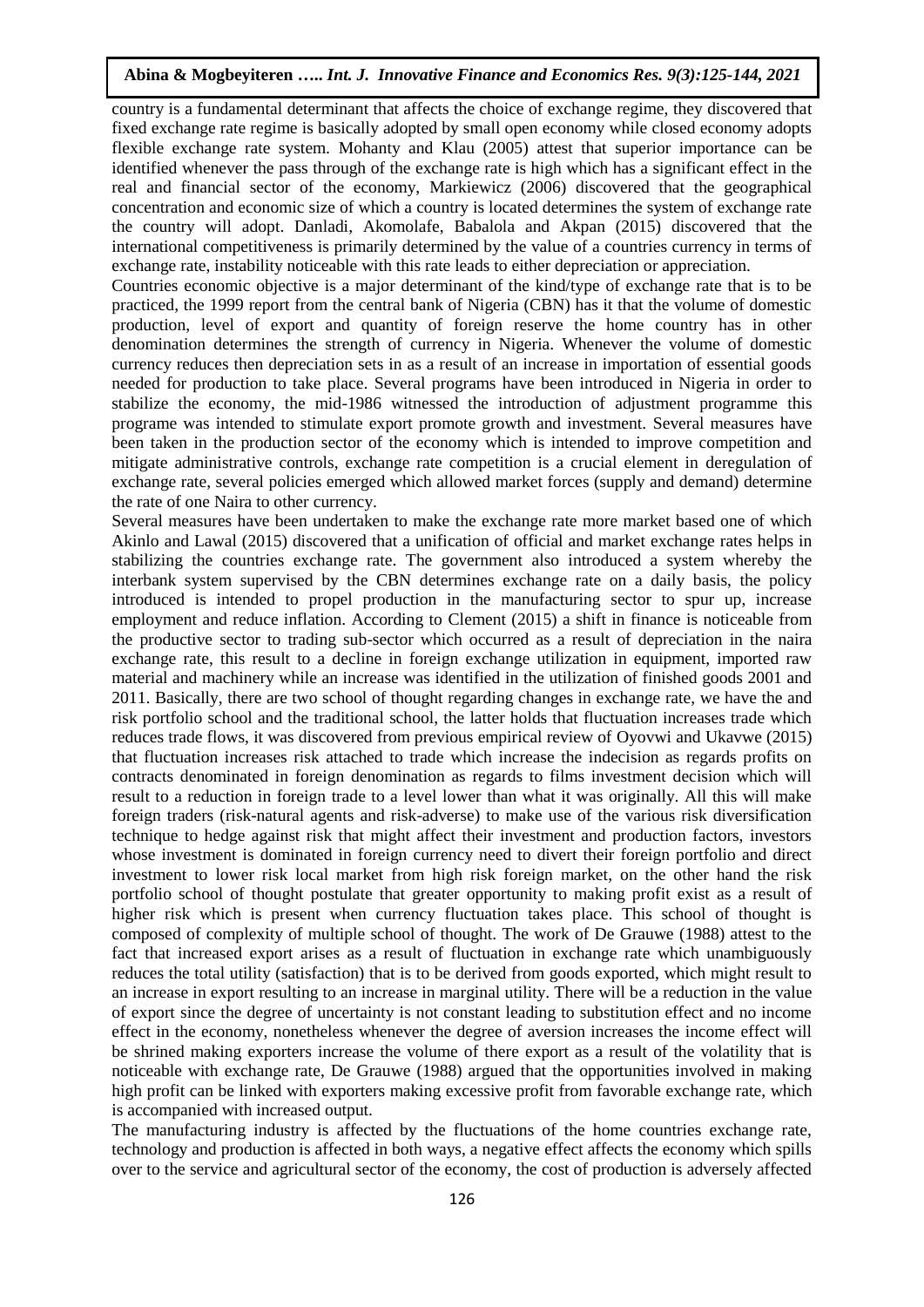when exchange rate is depreciating, resulting to inadequate infrastructure and domestic sources thus, given imported foreign goods more market based in the home country than locally made goods (less competitive) all this are factors that leads to currency depreciation in any country and the advantage of exporting goods will be neglected. The crowding out effect on investment is made feasible when the country dover-depend solely on importation of capital-intensive goods. In Nigeria, underutilization and low productivity experienced in the industrial sector is attributed to factors such as; available exchange rate and mismanagement of real exchange rate (Clement 2015). Instability in macro-economic policies results to over valuation of exchange rate causing restrictions as to how human capital, trade and transfer of technological knowhow can be fully implemented in the country, all this pose a major constrain to the full achievement of stable exchange rate in the country which adversely affect the macro economic environment in the country. According to Isibor, Olokoyo, Arogundade, Osuma and Ndigwe (2019) the fixed and flexible regime adopted in Nigeria to control the fluctuation in exchange rate have proven to be futile leading to the poor performance of various sectors in the economy. In financial market that is underdeveloped the large imposed welfare cost, reduction in foreign trade, decline in investment decision, cash-flow constrains is faced by multinational companies all this are consequences of exchange rate fluctuation which hinders every possibility of growth in the economy. Effective allocation of resources is been affected whenever there is prolonged fluctuation in exchange rate, the private and public sector seek stability in the countries exchange rate because it affects key macroeconomic indicators as domestic price of goods is affected, investment decision is affected, and finally profit on goods and services is affected likewise all this gives a clear picture of why stability of this rate is sort for, thus this paper intends to investigate exchange rate fluctuation and sectorial output in Nigeria.

# **2.1 Conceptual Review**

# **2.1.1 Exchange Rate**

Several authors have defined exchange rate to be the value at which one currency is interchanged for another currency with respect to the market prevailing rate as at that particular period of time. The work of Fapetu and Oloyede, (2014) cited in Stephen, (2017) and Isibor, Olokoyo, Arogundade, Osuma and Ndigwe (2019) sees exchange rate as the value (measured by price) of one currency in relation to another, several countries have set different bench marks this benchmark is allowed to fluctuate as the case may be for different countries as a result of changes in the relative price of product. Whenever a country's exchange rate is fluctuating at a particular static value, or fluctuating within a particular range, or is around a constant par value then that country is operating on a fixed exchange rate but when a country exchange rate is not fixed that is when the rate is floating, this system is practiced when the government or the regulatory institution does not have any relationship on how to stabilize this rate (Okorontah & Odoemena, 2016).

# **2.1.2 Exchange Rate Regime in Nigeria**

Within the past decades exchange rate have undergone significant changes, the early 1960s witnessed the fixed exchange rate system, in this system the dollar was fixed and the volume of goods imported were based on specifications, this ear witnessed restrictions in the volume of goods imported into the country, this ear also witnessed strict administrative control tool on foreign exchange as at that period of time. In the year 1978 witnessed another era in the countries exchange rate regime, in this era the Naira was pegged to 12 baskets, this was fixed with British Pound at par. As at early 1980s Nigeria economy was not able to meet up its international financial needs as a result of the fall in the price of oil in the international capital market this led to the reduction of receipts from foreign exchange. In the year 1982 stabilisation act was passed to bill in order to reduce the negative effect encountered in the previous year, this act is aimed at improving the value of Naira against other foreign currency, this act failed to address some key economic problem, a few of which are: bills which is unpaid with respect to international trade with respect to the fall in the price of oil. In 1986, a flexible and realistic exchange rate was introduced, this led to the Structural Adjustment Programme (SAP).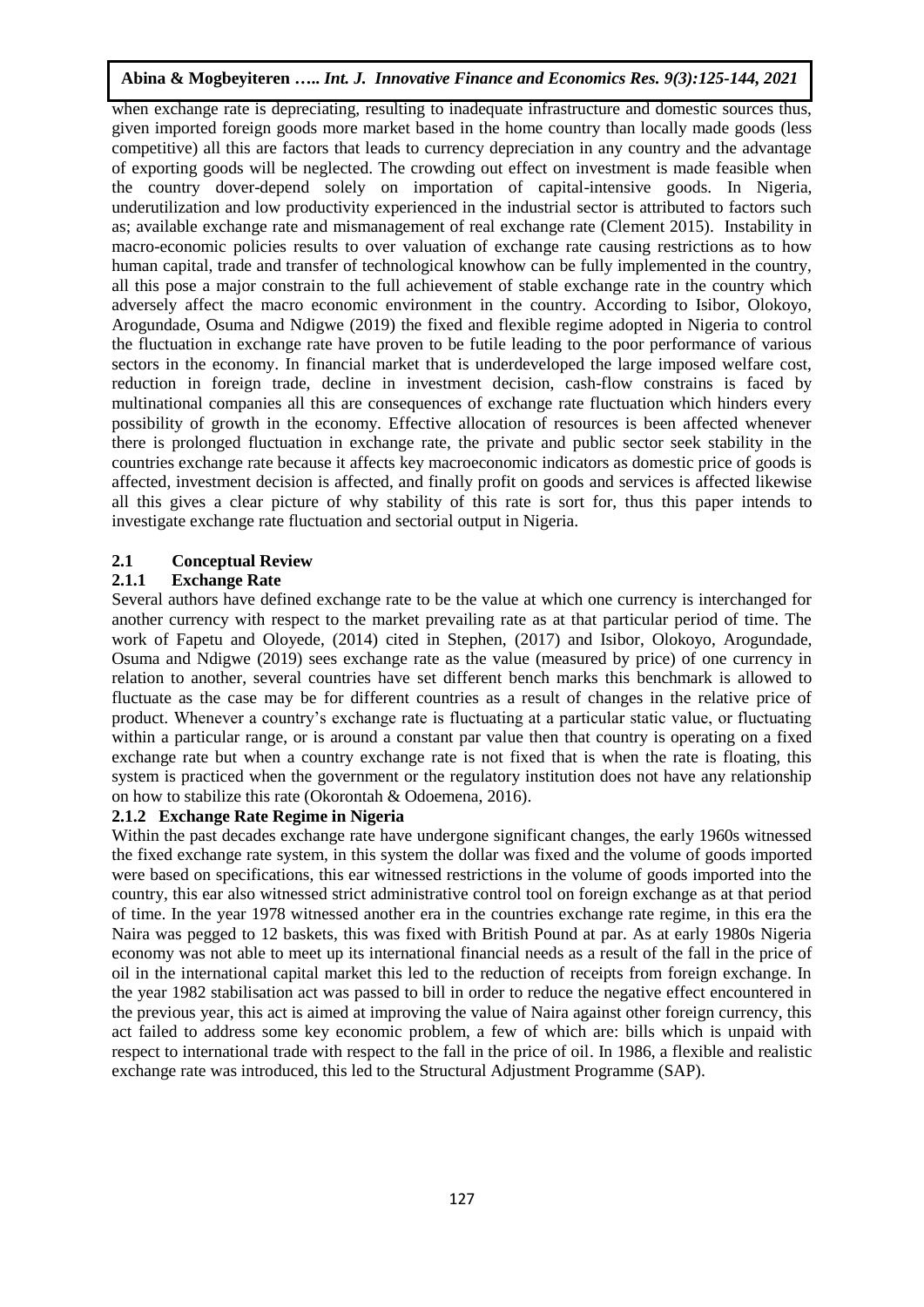### **2.1.3 Previous Exchange Rate Development**

Prior to 1967 Nigeria foreign exchange was basically done using the pounds sterling but the year 1973 witnessed a change from the use of pounds to naira, this period also witnessed the fixed exchange regime between Nigeria Naira and pounds sterling with US dollar, which was done with the aim of stabilizing foreign exchange (Obadan, 1994). Because of the fluctuation in exchange rate and the rate of unemployment countries were forced to convert their currency to back to their home currencies. In the year 1972 to 1994 Nigeria monetary authorities made Naira to be at par with that of US dollar, between that period the year 1981 witnessed oil boom in which Nigeria reserve held in foreign denomination was \$1 billion in totality, in that same period  $\mathbb{H}1.00$  was exchanged for \$0.65 five years after the year 1985 witnessed a period whereby one currency was used for international transaction, in this regard one naira was quoted against the US dollar. The work of Ikpefan, Isibor, and Okafor (2016) pointed out that because of the high incidence that is attached to quotation in the foreign exchange, in 1986 the structural adjustment program (SAP) was introduced this program also witnessed the introduction of second-tier foreign exchange market (SFEM), within this period floating exchange rate came to been and the fixed exchange rate was no longer practiced, in this period banks were involved in caring out transactions between themselves not until 1989 which was discouraged because of there incapability and instability in the foreign market.

In the year 1990, weighted average was used by the interbank foreign exchange market (IFEM) which emerged because of liberalisation in Naira exchange rate, in the latter part of the year the dutch auction system was also presented to mitigate fluctuation in the foreign market and criminalities in the parallel market, the year 1994 also witnessed a period where by the Naira against the dollar was fixed at ₦21.1960 to that of one dollar. Because of depreciation and other macro-economic fluctuation, the dual exchange rate policy was implemented, this policy is aimed at moderating other factors that can make the parallel market to fluctuate. Decree No 17 of 195 was passed which recognised the unanimousness of foreign exchange for people to trade privately, the year 1996 and 1997 witnessed a drift in the price of 1 dollar from New 1000 to New 100. Nigeria Federal Government replaced the dual system of exchange rate in 2000, this structure was replaced by merging the official rate with that of autonomous foreign rate, this system witnessed the ear in which 1 US dollar in the parallel market was exchanged for  $\text{N128.00}$  as at 2001 having scrapped the old official rate of 1 US dollar to  $\text{N22.00}$ while in year 2003 witnessed a sharp depreciation in Naira as 1 US dollar was being exchanged for ₦131.00. According to Olokoyo, Isibor, Oladeji and Edosomwan (2016) after the dual system era the following year, 2001 witnessed the retail Dutch system, in this system end- users of foreign currency make use the banks to ease in the facilitation of getting their foreign currency demand, five years after the introduction of wholesale Dutch auction system by the Central bank came to being.

#### **2.1.4 Management of Exchange Rate**

A cautious effort at making sure that reserve of the country with international institution increases as available foreign resources increases as well, this cautious effort helps to reduce exchange rate volatility and other shocks that is inherent in foreign exchange. The economy of Nigeria has been tagged to be a mono economy in which crude oil is basically the commodity that is been exported while they depend solely on finished product for consumption, this makes demand for foreign currency to be on the high side, virtually all sectors in the country demand for foreign goods in the production process, fluctuation in international currency affects the purchasing power of the local currency. It was unravelled by Yaqub, (2010) that the demand for foreign denominations makes the value of the home currency rise and denigrate in accordance to its demand, there have been several government intervention programs that was initiated in order to stabilise this rate, stabilise the economy of Nigeria which helps in diversifying the economy of the country. Wilson and Choga (2015) discovered that whenever dollar to naira rate increases it will cause scarcity in the economy which will eventually lead to inflation and stagflation thereby affecting industrial output.

Overtime, Nigeria economy have shifted away from depending on agricultural product to crude oil as a major source of income and export commodity, the agricultural sector of Nigeria remains in abate as a result of abject neglect. This neglect has made output of productive sector to be poorly affected and redundant, Nigeria exchange rate have depreciated because of series of several adverse effect that have taken place in the oil market, the value of a barrel of oil have depreciated because of adverse shocks that have taken place in the foreign oil market making exchange rate unable. There have been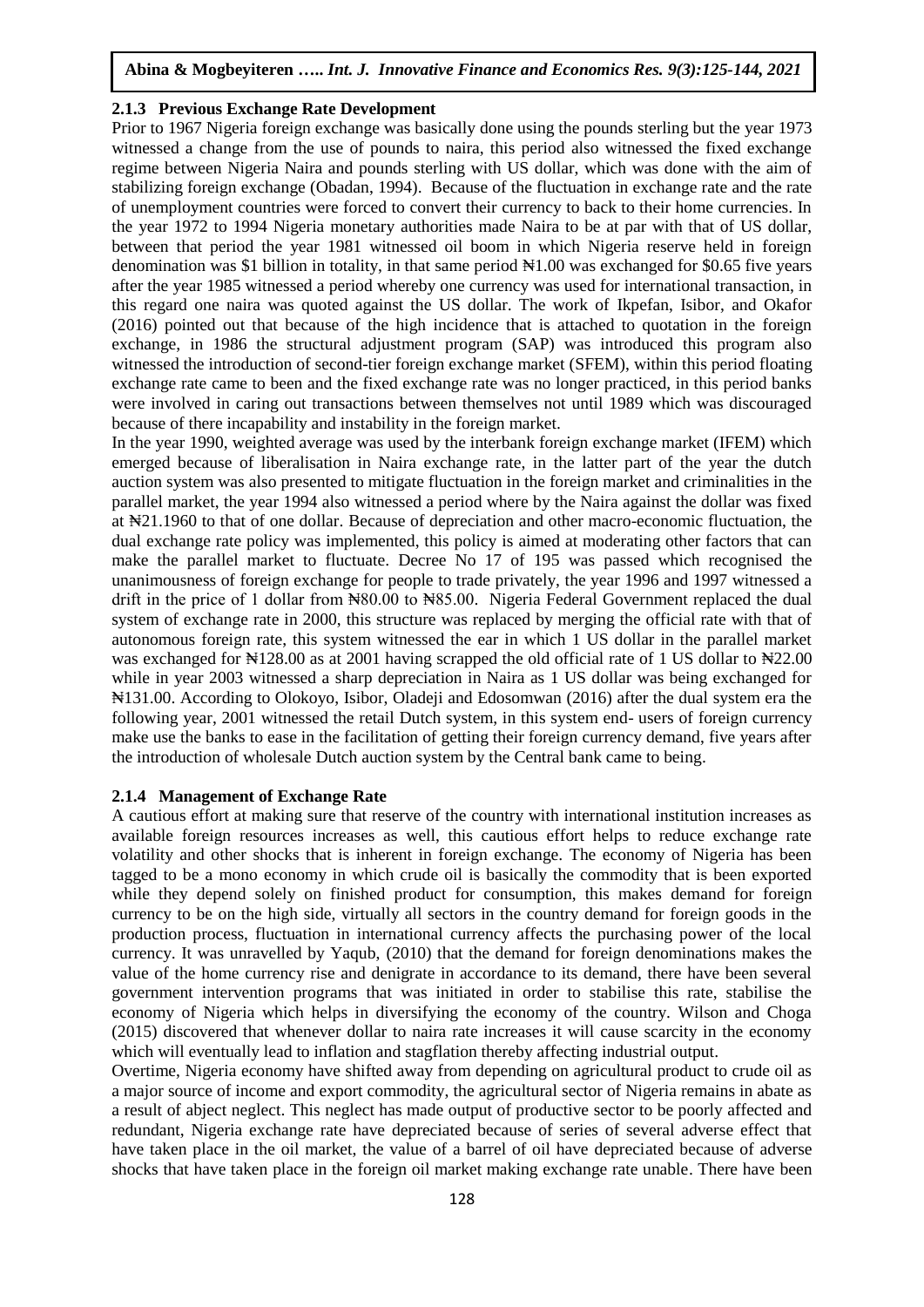several studies on how Nigeria economy can grow as a result of effective exchange rate management but very few have examined how the management of this rate affect individual sector in the country.

# **2.1.5 Export Performance in Nigeria**

A major avenue that developing country utilise to harness revenue is by exporting locally made goods, according to Owuru and Farayibi (2016) monies gotten from exporting product have led to economic progression which eventually result to export-led growth. On a global scale country that involve themselves in exporting goods and services opens up another avenue to raise countries national income and earnings capacity. Commodities exported globally can be classified into two which is non-oil and oil export commodity. Since export is of great demand eventually people will engage themselves in productive activities that will help to increase output which will lead to more revenue, since more revenue occur as a result of the increase in goods and services. Since full employment is to be attained in the economy, its then necessary waste should be limited by productively employing available resources to produce more of that particular product that is been exported to foreign country. According to Owuru and Farayibi, (2016) the agricultural sector became obsolete as a result of oil discovery in Nigeria, emergence of premium spirit in 1970s the country has resulted to decline in the goods produced which cut down active labour force.

# **2.2 Theoretical Review**

# **2.2.1 The Traditional School of Thought**

This school of thought holds that trade flow is depressed as a result of risk inherent in trade volatility, this theory was propounded by Cote in the year 1994. This theory holds that uncertainty attributed with contracts denominated in foreign currency is greatly influenced by exchange rate volatility which reduces international trade to levels lower than would otherwise exist without exchange rate volatility (Farrel, DeRosa, & McCown 1983), making risk-natural agents re-direct their activity from high risk foreign markets to the lower risk home market having examined the degree of risk and opportunity to hedge risk and the currency in which contracts are denominated. The pressure and degree of risk depends on firm's ability to edge, factors of production (local and imported) and contracts done using foreign currency. The volume of exports and trade in foreign trade is greatly influenced by exchange rate volatility. Traders react to this volatility in different ways depending on their risk level. Both the demand and supply curve are affected by volatility attributed with exchange rate, as an increase in exchange rate will shift both curves downwards decreasing both price and quantity whereas, whenever risk is being born by exporter the price and quantity increases (Hooper, & Kohlhagen 1978).

# **2.2.2 Endogenous Growth Theory**

The endogenous growth theory spearheaded by Romer (1986), propose that intrinsic factors significantly engender economic growth through innovation and investment in human capital (Lucas, 1988; Grossman & Helpman, 1991). The highlights of the theory include the beneficial effect of positive spill over externalities of a knowledge based, innovative real sector which, stimulates productivity and economic growth across all sectors in the country.

# **2.2.3 Risk-Portfolio School of Thought**

This school of thought was propounded by De Grauwe (1988) they see the assumption of the traditional school of thought as unrealistic, the theory postulates that higher risks present an opportunity for profit in international trade which should increase trade. The theory also pointed out that risk-neutral persons are attracted by higher profits which inferably means higher risk as exchange rates fluctuation presents opportunities for diversification which increase profits. Economic agents return is effectively maximized when their investment is being diversified as they engage in risk environments that matches their expected returns (De Grauwe, 1988). For high-risk adverse agent, increased exchange rate volatility would increase the utility of export revenue and encourage exports from exporting country in order to avoid reduced revenues. For the low-risk adverse agent, exchange rate volatility presents greater risks by reducing exports and switching of resources within other sectors in the economy.

# **2.2.4 Dependency Theory**

This theory is based on the relationship that is feasible between two countries as no country is selfsustainable/self-dependent, that is, one country is depended on the other for its economic need and sustainability which eventually lead to economic development. This theory also states that financial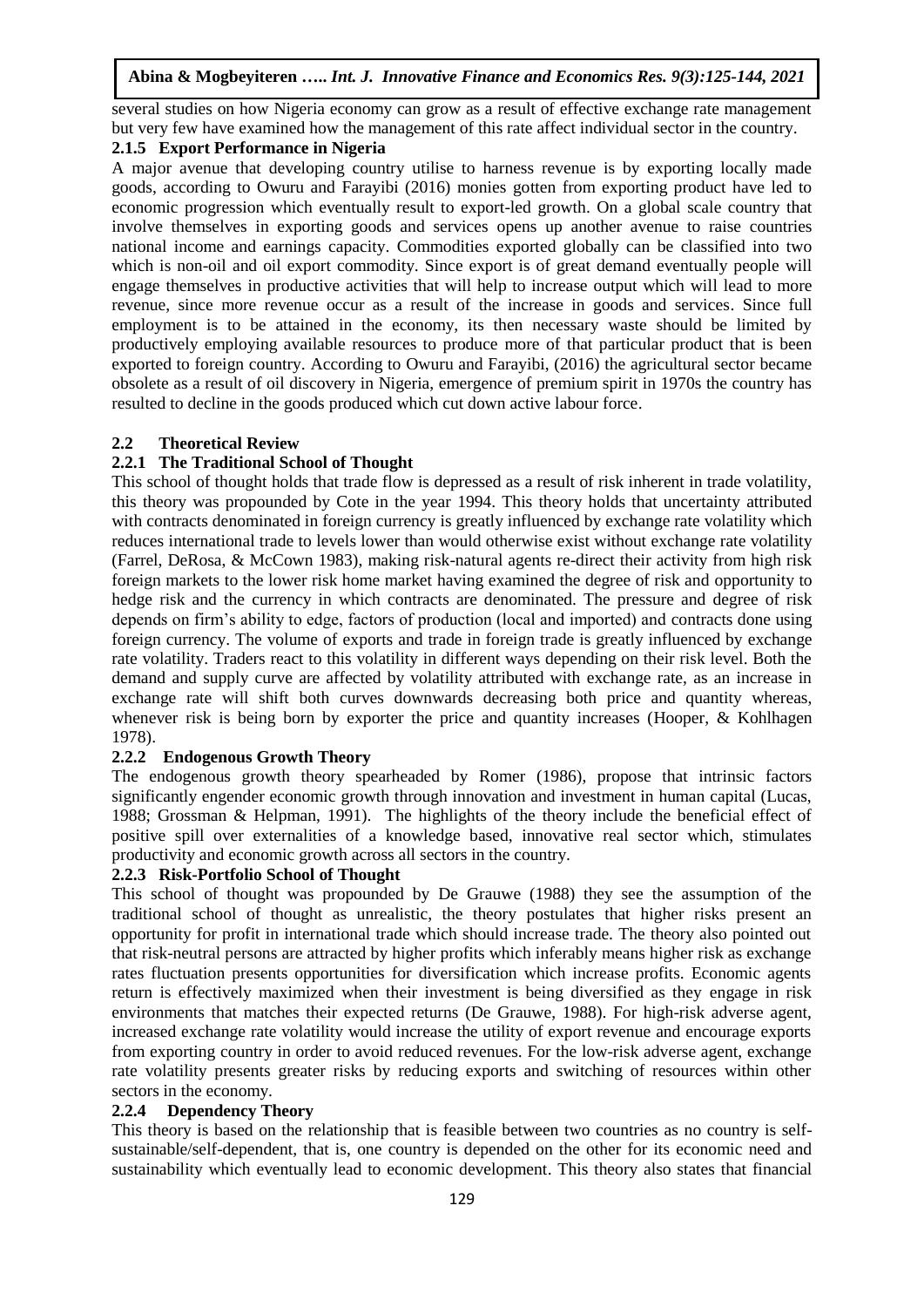resources flow from poor country to those country that are wealthy in nature, which automatically enrich wealthy state at the expense of the poor country. Policies that govern less developed country are been dictated and formulated by developed countries.

# **2.2.5 The Traditional Flow Model**

This theory was propounded by by Mundell (1962) and Fleming (1962) it's also known as the balance of payment model, this model postulates that equilibrium is achieved when demand for foreign exchange equal its supply. Domestic demand for foreign goods and services is determined by domestic residents' income. According to Jhingan, (2004) favourable balance of payment raises exchange rate under free exchange rate regime, he also stated that the balance of payment of a country determines its exchange rate, this implies that the supply and demand for foreign currency determines countries exchange rate.

#### **2.3 Empirical Review**

Okafor Adegbite and Babajide (2018) examines how industrial output affect inflation, and conversion rate, the study made use of quarterly data from 1981-2015, SVAR econometric technique was used to capture shocks on industrial output, it was discovered in the fourth quarter that a positive relationship emerged after the negative trend it took right from the first quarter to that of the fourth quarter, for industrial sector to grow there is need to ensure price stability by making sure that belligerent steps are taken to reduce exchange rate fluctuation. Faleiros, da Silva, and Nakaguma (2016) embarked on a research on how exchange rate affects Brazilian agroallied and manufacturing sector if it appreciates or depreciate affects output in this sector. The study utilised Generalized Methods of Moments (GMM) and attuned how labour productivity affect exchange rate-export sector 1996-2011. Infiltration to other economies is affected by variation in Brazilian exchange rate as well as that of labour productivity. Amassona and Odeniyi (2016) examined foreign transaction and the value of money on economic advancement in Nigeria. The model was formulated to effectively account for variations inherent with the data specified between the period 1970-2013, after which regression technique and the error correction model was utilised to analyse data, in the short run fluctuation is noticeable between exchange rate and the proxy used to measure economic development, this arises as a result of government involvement in trying to influence exchange rate with the full intention of moderating international trade. Nnamocha, Benneth, Andrew and Isaiah (2017) investigated disbursement of foreign exchange and foreign reserves in Nigeria and how it affects the industrial sector in Nigeria, data used for the study was for a period of 34 years, foreign currency disbursement was discovered to substantial and propel the growth of industrial sector in the country, secondly, the rate of foreign currency with ratio n to that of the local currency was discovered to be substantial which propel economic growth. The study suggests that for external reserve to grow then there is need for industrial sector to be given some level of sentiments in terms of the goods and services they want to import, steps should also be taken to tackle the various crises that makes Naira to fluctuate. Bahmani-Oskooee and Aftab (2017) investigates exchange rate fluctuation on trade in Malaysia, they took a sample of 54 industries, the study used Non-linear Autoregressive Distributed Lag (NARDL) as the econometric technique and discovered that the 54 industries had a significant relationship with 63 Malaysian importing industries and asymmetric effect was identified between one-third of the industries who engage in import and export of agricultural product in Malaysia. Ajinaja, Popoola and Ogunlade (2017) empirically examine the relationship between fluctuation in relation to exchange rate and how it affects key variable in Nigeria economy, fluctuation in international trade (which was captured by Naira exchange rate) and investment from abroad affects performance in the export sector of the country positively, after the research made use of OLS statistical analysis, it was also discovered that goods produced in the country also have substantial association with export performance. Amassoma and Odeniyi (2016) reciprocate a similar research that Clement (2015) investigated but this time emphasis is placed more on the average Nigeria purchasing power. The fluctuation in exchange rate have posed to be a major barrier to business tycoons in Nigeria because it affects how decision will be made in relation to purchase of capital products, it also affect foreign investment, this were the major reasons that lead Amassoma and Odeniyi (2016) to examine the effect of exchange rate fluctuation on policy making institutions and monetary authorities, the study made use of standard deviation method to analyse forty-three annual data span on the variables under investigation. The result of the ECM showed that a substantial relationship is seen between nominal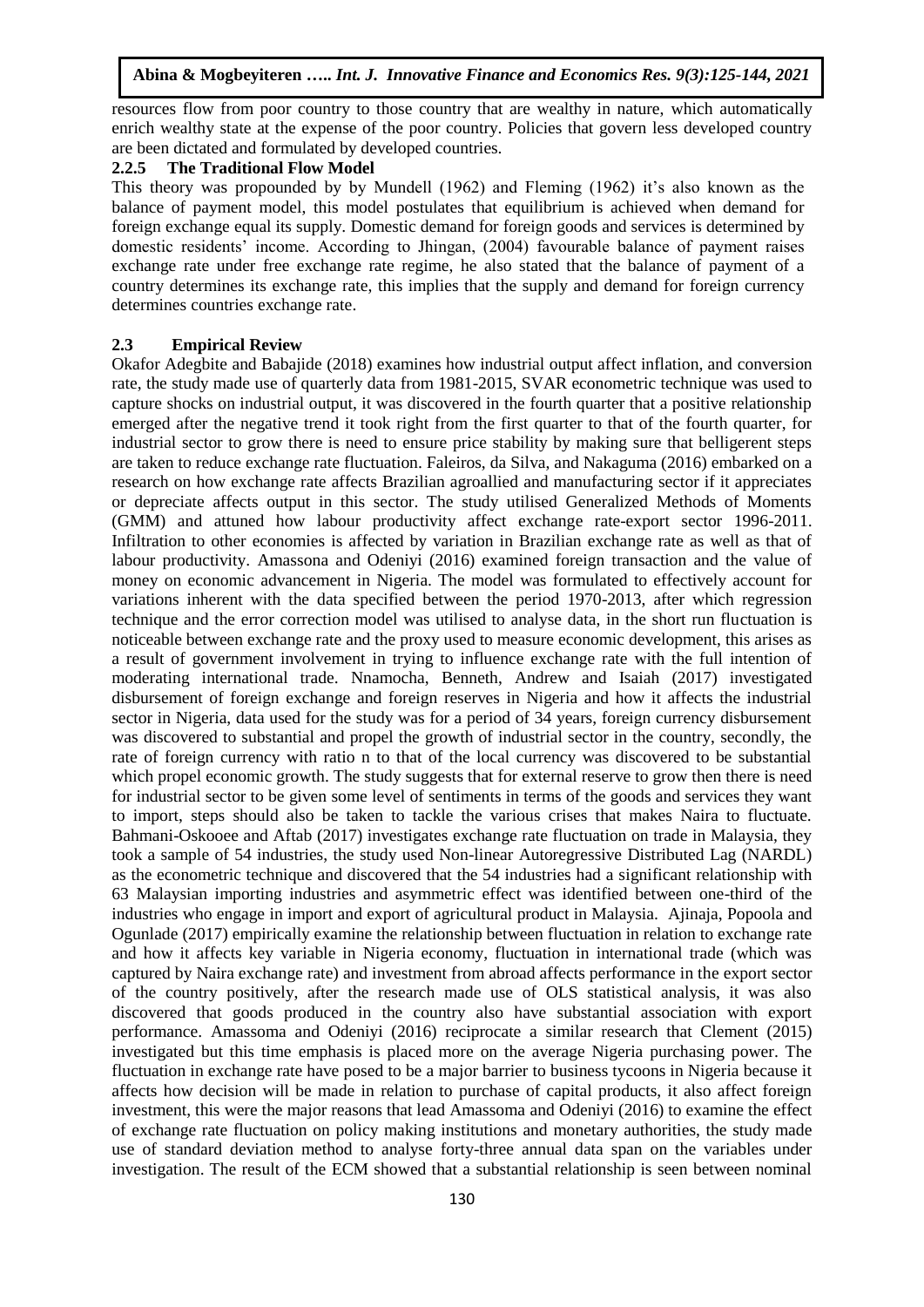Naira exchange rate and economic output in Nigeria. Meanwhile in order to infuriate exchange rate positively government should pay close attention to other macroeconomic variables that correlate with this exchange rate in the country most especially the price of oil in the international foreign market. How foreign exchange affect coca-export in Nigeria was investigated by Dominic (2017), data which span from 1980-2013 was utilized in the study which was generated from generated from World Bank and Food and Agricultural Organization (FAO). The study adopted various diagnostic test on the employed variable and it was discovered that at 7% a long run equilibrium was discovered, it was also seen that world price of cocoa, agricultural export, trade openness and exchange rate if all are taken together they all affect cocoa export in Nigeria. Based on this the study recommend that farmers need to have free and unrestricted asses to government facilities and the market needs to be actively involved to determine exchange rate.

In Nigeria Salisu, Norashidah, Umar and Muktar (2017) investigates if long run integration exists between export of raw material, exchange rate and economic growth, a 32 years data span was used for empirical analysis, while the fundamental objective of the study was achieved with the use of Auto Regressive Distributed Lags (ARDL), it was discovered that the two-model presented in the study were both co-integrated in the long and short run. Secondly, raw material extracted from agricultural product has a negative and in-statistical relationship with GDP. The study further suggests that because of the negative result obtained there is need for Nigeria government to tailor transformation policy towards development of the infrastructural sector and promotion of export commodity. Two sector (agricultural and the manufacturing sector) was looked into by Isibor, Olokoyo, Arogundade, Osuma and Ndigwe (2019) to examine the effect of how the management of exchange rate have affect them, thirty-four (34) years secondary data was utilized, the study made use of Least Square technique and it was revealed from the findings that a negative and insignificant relationship is identified in the manufacturing sector while the opposite is identified in the agricultural sector, the study conclude by recommending that policies that will stimulate manufacturing sector should be created. Tams-Alasia., Olokoyo, Okoye and Ejemeyovwi (2018) examined how deregulation of exchange rate affects the manufacturing sector of Nigeria, the study made use of 36 data span from 1980-2016, after the data passed several tests and it was discovered from the ECM result that exchange rate has a negative long run effect on manufacturing output, the causal test shows that a uni-directional causal relationship was established between exchange and manufacturing output. This study recommends that the monetary authority should effectively stabilise exchange rate via effective management and appropriate monetary policy tools. Oye, Lawal, Eneogu, and IseOlorunkanmi, (2018), thirty-year (30) data span collected from National Bureau of Statistics was utilized in there study, currency devaluation was proxied as the endogenous variable while with Real Agricultural Exports, Agricultural Gross Domestic Product and Price of Export served as the exogenous variable and addition of other variable such as inflation which was measured by the Consumer Price Index (CPI) after conducting every necessary test the Toda and Yamamoto causality test reveals that price of exports and real effective exchange rate has a unidirectional causality, it was also discovered that gross exports earnings has a significant relationship with exchange rate devaluation which also showed that the predictive capability of the price of exportable commodity can be used to predict present values of agricultural product.

# **3.0 METHODOLOGY**

# **3.1 Research Design**

Measurement is a prerequisite for any statistical research work to be effectively carried out this then leads to designing an appropriate research design that will aid this paper. Research design can be define as a framework or a plan that shows how a particular project is to be carried out in a systematic manner, in terms of data collection and methods that will be used to analyze the data collected (Baridam 2001) while Koutsoyiannis (2003) opined that research design is the incorporation of mathematics, economics and statistics in other to validate theories and examine economic relationship between parameters, he further explained that the problems we encounter in our life as a result of the economic situation can be solved through the use of econometric method, meanwhile this method needs to be adjusted to measure the appropriate situation at hand, which logically will solve economic situations in the real world.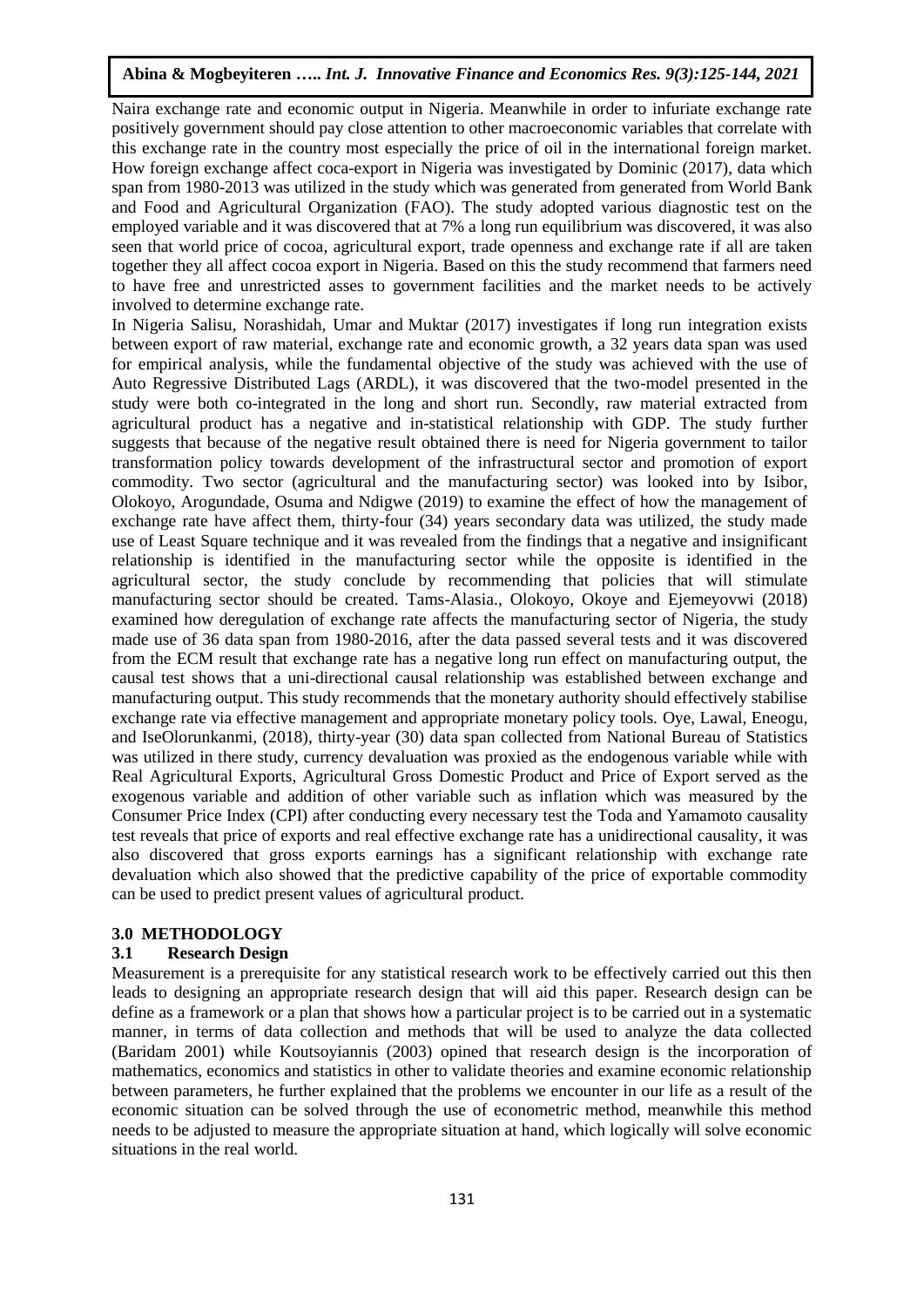# **3.2 Nature and Source of Data**

The relationship between exchange rate fluctuation and sectorial output in Nigeria is examined with the use of cross sectional time series data, sectorial output is proxied by agricultural sector contribution to gross domestic product (ASGDP), industrial sector contribution to gross domestic product (ISGDP), construction sector contribution to gross domestic product (CSGDP), trade sector contribution to gross domestic product (TSGDP), service sector contribution to gross domestic product (SSGDP) and exchange rate fluctuation is proxied by Naira exchange rate (EXCR), data were extracted from secondary sources which include annual statistical report of Central Bank of Nigeria and Bulletin.

# **3.3 Data Collection Method**

The method used in collecting data for this study was essentially from the secondary sources. The relevant data were obtained from the Central Bank of Nigeria (CBN) statistical bulletin.

# **3.4 Operational Definition of Variables**

# **Dependent Variables**

**Agricultural Sector Contribution to Gross Domestic Product (ASGDP):** This is the monetary value of crop production, fishing, forestry and livestock that contributes to gross domestic product of a country on a yearly basis. An increase in the value of Naira to other countries will boost the income that will be generated as a result of exporting goods and services from the home country to foreign trade counterpart. This will also increase agricultural sector contribution to gross domestic product in the country.

**Industrial Sector Contribution to Gross Domestic Product (ISGDP):** This measures the total amount of money gotten from crude petroleum and natural gas, solid minerals, manufacturing of electrical and electronics, plastic and rubber products, food, beverage and tobacco, chemical and pharmaceutical product which contribute to the gross domestic product in Nigeria. A high exchange rate will connote reduction in the quantity of industrial product it also discourages domestic investment in the country as foreigners will find it difficult to invest in the home country because of the low return it will yield at the end of the waiting period.

**Construction Sector Contribution to Gross Domestic Product (CSGDP):** This measures the amount at which activities in the construction sector contribute to gross domestic product. A decrease in exchange rate will make it possible for construction company import materials that will aid capital equipment needed for infrastructural development in the country, the decrease identified with this rate will help to boost the contribution of construction sector in the country.

**Trade Sector Contribution to Gross Domestic Product (TSGDP):** This measures the sum total of the economy that engage itself with import or export of goods, this sector also provides tradeable services either tangible or intangible, the trade sector depends on the value of trade partner foreign currency in order to effectively effect their transactions. An upsurge in the volume of exportable tradable product will lead to a stable value of domestic currency in relation to foreign currency, thus, resulting to appreciation of the home currency while a decrease in the volume of exportable product will result to depreciation of home currency which deters growth.

**Service Sector Contribution to Gross Domestic Product (SSGDP):** This measures the monetary sum total contribution of various services provided within the country which ranges from road transport, rail pipeline transport, air transport, services derived from post courier services, to that of finance, insurance service, real estate, public administration, human health and social services, education, real estate, professional scientific and technical services all this contribute to the proportion at which service sector contribution to gross domestic product.

# **Independent Variable:**

**Exchange Rate (EXCR):** This measures the value of one currency (home currency) in relation to that of another currency (foreign currency), this currency appreciates and depreciate on a daily basis this is as a result of the fluctuations with macro-economic variables and forces of demand and supply of both local and foreign currency. High exchange rate means depreciation this discourages investment which affects different sectors in the economy, while a low exchange rate means appreciation this encourages local industries in the country.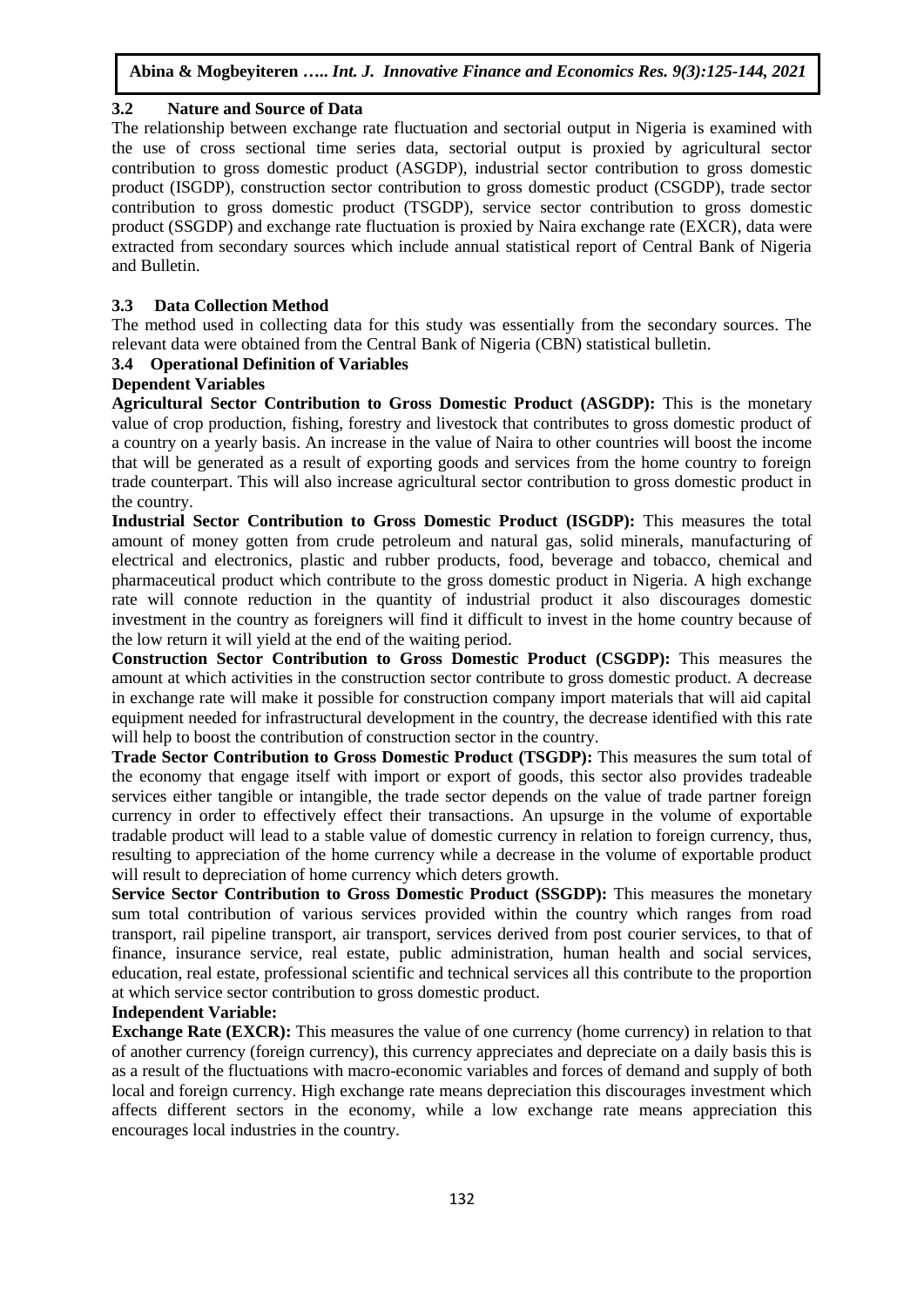# **3.5 Method of Data Analysis**

This study employs the following statistical tools to achieve the aims and objectives of the study. Firstly, unit root test will be applied using the augmented dickey – fuller test. Secondly, was the Johansen co-integration test will be used to ascertain the long-run association between variables. Thirdly, the error correction model (ECM) will be used to check co-integration association. Lastly, the granger causality will be employed to ascertain the causal association. **Granger Causality:** This is a statistical technique based on forecast or prognosis. A variable X granger causes another variable Y that is changes in Variable X is used to forecast Variable Y. It is used to check causal relationship. **Decision Rule:** Reject H<sub>0</sub> when the p-value  $\leq \alpha$ . Do not reject H<sub>0</sub> when p-value  $\geq \alpha$ .

# **3.6 Model Specification**

The model used in this paper is specified in three forms.

# **The Functional form of the model**:

| $ASGDP = F (EXCR) \dots (1)$ |  |
|------------------------------|--|
| $ISGDP = F (EXCR)$ (2)       |  |
| $CSGDP = F (EXCR) \dots (3)$ |  |
| $TSGDP = F (EXCR) \dots (4)$ |  |
| $SSGDP = F (EXCR) \dots (5)$ |  |

# **Where:**

ASGDP = Agricultural Sector Contribution to Gross Domestic Product

ISGDP = Industrial Sector Contribution to Gross Domestic Product

CSGDP = Construction Sector Contribution to Gross Domestic Product

TSGDP = Trade Sector Contribution to Gross Domestic Product

- SSGDP = Service Sector Contribution to Gross Domestic Product
- $EXCR =$  Exchange Rate

It is imperative to include the estimation parameters; thus, we rewrite the equations (1,) as follows:

ASGDP=  $\beta_0 + \beta_1 EXCR_t + U_1$ ………….. (6)

 $\text{ISGDP} = \alpha_0 + \alpha_2 \text{EXCR}_t + \text{Ui} \dots \dots \dots \dots (7)$ 

 $CSGDP = 40 + 43EXCR_1 + U_1$ ………….. (8)

TSGDP= <sup>0</sup> + <sup>4</sup>EXCR<sup>t</sup> +Ui…………. (9)

SSGDP= д<sup>0</sup> + д1EXCR<sup>t</sup> + Ui…………. (10)

**Where,**

ASGDP = Agricultural Sector Contribution to Gross Domestic Product

ISGDP = Industrial Sector Contribution to Gross Domestic Product

- CSGDP = Construction Sector Contribution to Gross Domestic Product
- TSGDP = Trade Sector Contribution to Gross Domestic Product
- SSGDP = Service Sector Contribution to Gross Domestic Product
- $EXCR =$  Exchange Rate
- $\beta$ o = constant or intercept
- Ui = error term

 $\beta_1$ ,  $\beta_5$  = estimation of parameters for the respective independent variables.

# **3.7 Apriori Expectation**

Based on theories and empirical studies, the predictor variables have varying relationship with the dependent criterion variables which is therefore mathematically stated as:  $β \rightarrow 0$ ,  $α_2 > 0$ ,  $q_3 > 0$ ,  $σ_4 > 0$ ,  $π$  $5, >0$ . The above signifies a positive relationship and movement of exogenous variables such as agricultural sector contribution to gross domestic product (ASGDP), industrial sector contribution to gross domestic product (ISGDP), construction sector contribution to gross domestic product (CSGDP), trade sector contribution to gross domestic product (TSGDP), service sector contribution to gross domestic product (SSGDP) and currency on exchange rate.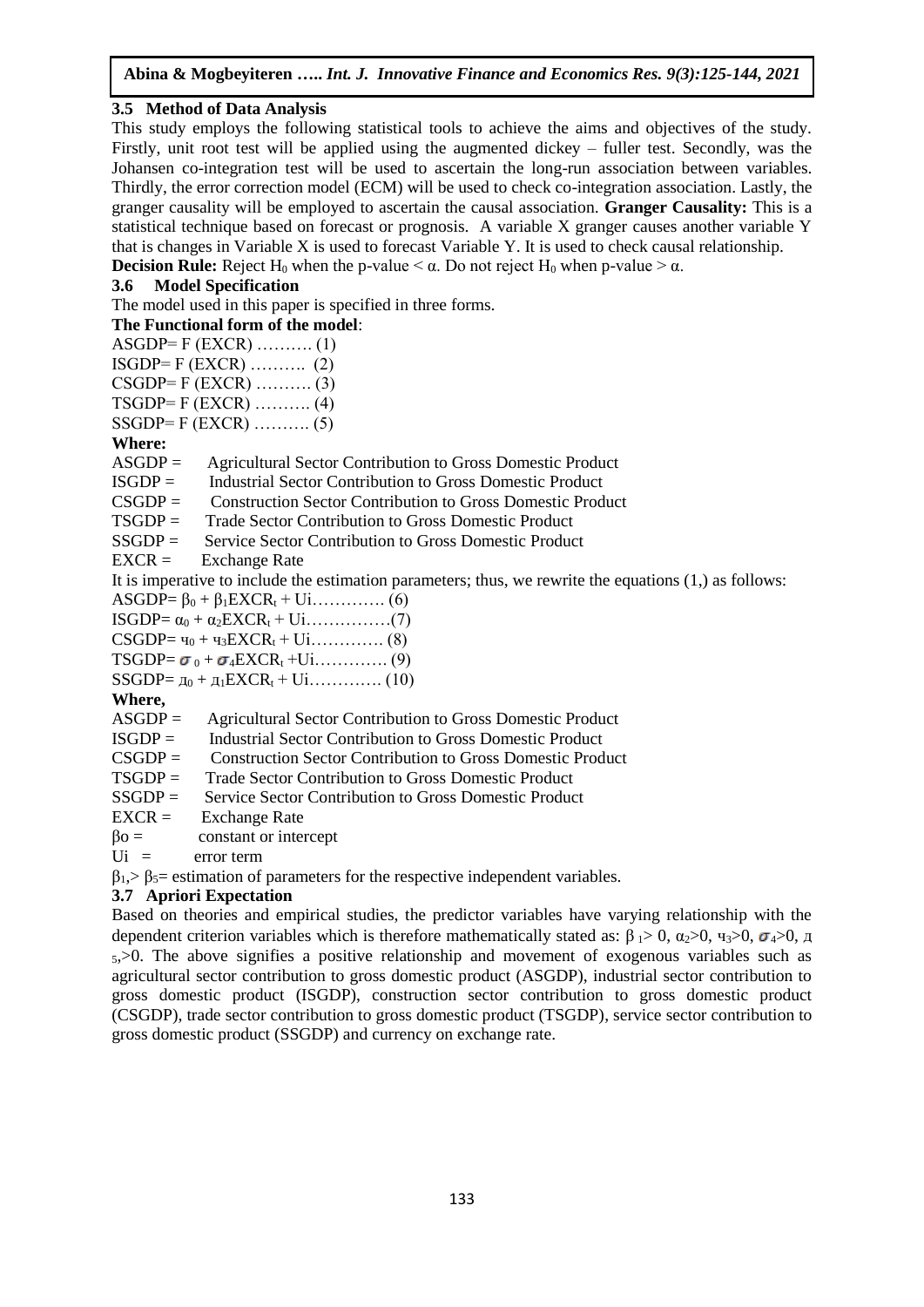### **4.0 RESULTS AND DISCUSSION OF FINDINGS**

#### **4.1 Descriptive Statistics**

The Table below is used to describe some basic measure of central tendency and the nature of data on EXCR, ASGDP, ISGDP, CSGDP, TSGDP, SSGDP. **Table 4.1** 

| тами т.г            |             |              |              |              |              |              |
|---------------------|-------------|--------------|--------------|--------------|--------------|--------------|
|                     | <b>EXCR</b> | <b>ASGDP</b> | <b>ISGDP</b> | <b>CSGDP</b> | <b>TSGDP</b> | <b>SSGDP</b> |
| <b>Mean</b>         | 104.9520    | 2383294.     | 2219364.     | 552397.7     | 1889809.     | 3996978.     |
| <b>Median</b>       | 118.5669    | 4251.520     | 2178.510     | 191.0100     | 1494.240     | 3216.980     |
| <b>Maximum</b>      | 306.9206    | 31904141     | 30882796     | 8996895.     | 22509264     | 49917396     |
| <b>Minimum</b>      | 0.893800    | 34.24000     | 51.08000     | 6.100000     | 17.77000     | 83.03000     |
| Std. Dev.           | 92.14589    | 7937229.     | 7444142.     | 1917194.     | 6248563.     | 13238713     |
| <b>Skewness</b>     | 0.694193    | 3.039606     | 3.107954     | 3.443266     | 2.961609     | 2.979138     |
| <b>Kurtosis</b>     | 2.752392    | 10.42666     | 10.97908     | 13.85490     | 9.775483     | 9.921329     |
|                     |             |              |              |              |              |              |
| Jarque-Bera         | 2.900518    | 134.3302     | 149.1922     | 240.9941     | 118.1129     | 121.6335     |
| <b>Probability</b>  | 0.234510    | 0.000000     | 0.000000     | 0.000000     | 0.000000     | 0.000000     |
|                     |             |              |              |              |              |              |
| <b>Sum</b>          | 3673.321    | 83415286     | 77677730     | 19333920     | 66143325     | $1.40E + 08$ |
| Sum Sq. Dev.        | 288689.4    | $2.14E+15$   | $1.88E+15$   | $1.25E+14$   | $1.33E+15$   | $5.96E+15$   |
|                     |             |              |              |              |              |              |
| <b>Observations</b> | 36          | 36           | 36           | 36           | 36           | 36           |

#### **Source:** E-views Output.

The highest mean value in the table above is that of construction sector contribution to gross domestic product (CSGDP) with the value 552397.7, followed by that of service sector contribution to gross domestic product (SSGDP) with the value 3996978, then that of agricultural sector contribution to gross domestic product (ASGDP) with the value 2383294, following that is the industrial sector contribution to gross domestic product (ISGDP) having 2219364, as the mean then trade sector contribution to gross domestic product (TSGDP) 1889809 and finally exchange rate (EXCR) 104.9520. The lowest median is that of EXCR with 118.5669 value followed by 1TSGDP with 494.240 median value followed by CSGDP with 191.0100 value, then followed by ISGDP with 2178.510 median value, then SSGDP with 3216.980 median value and finally ASGDP with 4251.520 having the highest median value.

SSGDP have the highest maximum value of 4991739, followed by ASGDP 31904141 and then ISGDP with 930882796 maximum value, then TSGDP with 22509264 max value, then CSGDP 8996895, finally EXCR with 306.9206. EXCR has the lowest point of deviation (092.14589) which is measured by Std. Dev, followed by CSGDP 1917194 then TSGDP with 6248563, followed by ISGDP 7444142, ASGDP with 7937229 and finally SSGDP with 13238713 Std. Dev. **Skewness:** The highest is CSDGP 3.443266, followed by ISGDP 3.107954, then ASGDP 3.039606, SSGDP 2.979138 and EXCR having the lowest skewness of 0.694193. **Kurtosis:**  CSGDP has the highest kurtosis of 13.85490, followed by ISGDP 10.97908, then ASGDP with 10.42666 followed by SSGDP 9.921329, TSGDP 9.775483 and finally EXCR 2.752392. **Jarque-Bera:** The test showed that ASGDP 83415286 has the highest (JB value), followed by EPR with 2.986340, followed by CEXR 2.664413 and finally TOI 0.119080, the total observations for the variables is 35.

# **4.2 Phillips-Perron (PP) Unit Root Test**

In order to test for the order of stationarity between EXCR, ASGDP, ISGDP, CSGDP, TSGDP, SSGDP.variable used, the PP test will be used and the order of stationarity will help in ascertaining the next tool to be employed.

| <b>Variable</b> | <b>PP</b> test statistic | <b>Critical Value 5%</b> |             |             | Order of<br><b>Integration</b> |        |
|-----------------|--------------------------|--------------------------|-------------|-------------|--------------------------------|--------|
|                 |                          | $1\%$                    | 5%          | 10%         |                                | Prob.  |
| D(EXCR)         | -4.986718                | $-4.262735$              | $-3.552973$ | $-3.209642$ | I(1)                           | 0.0192 |
| D(ASGDP)        | $-5.401365$              | $-4.262735$              | $-3.552973$ | $-3.209642$ | I(1)                           | 0.0006 |
| D(ISGDP)        | $-4.700324$              | $-4.262735$              | $-3.552973$ | $-3.209642$ | I(1)                           | 0.0034 |
| D(CSGDP)        | $-4.395808$              | $-4.262735$              | $-3.552973$ | $-3.209642$ | I(1)                           | 0.0092 |
| D(TSGDP)        | $-6.088559$              | $-4.262735$              | $-3.552973$ | $-3.209642$ | I(1)                           | 0.0001 |
| D(CSGDP)        | $-5.820651$              | $-4.262735$              | $-3.552973$ | $-3.209642$ | I(1)                           | 0.0002 |

#### **Table 4.2 Phillips-Perron (PP) Test Output**

**Source:** E-views Output.

From the report above table 4.3 EXCR have a Phillips-Perron (PP) test statistics value of -4.986718 which is greater than the critical value at 5% level of significance, this portrays that at level one, stationarity is attained with a p-value of 0.0192, followed by ASGDP with a PP statistic of -5.401365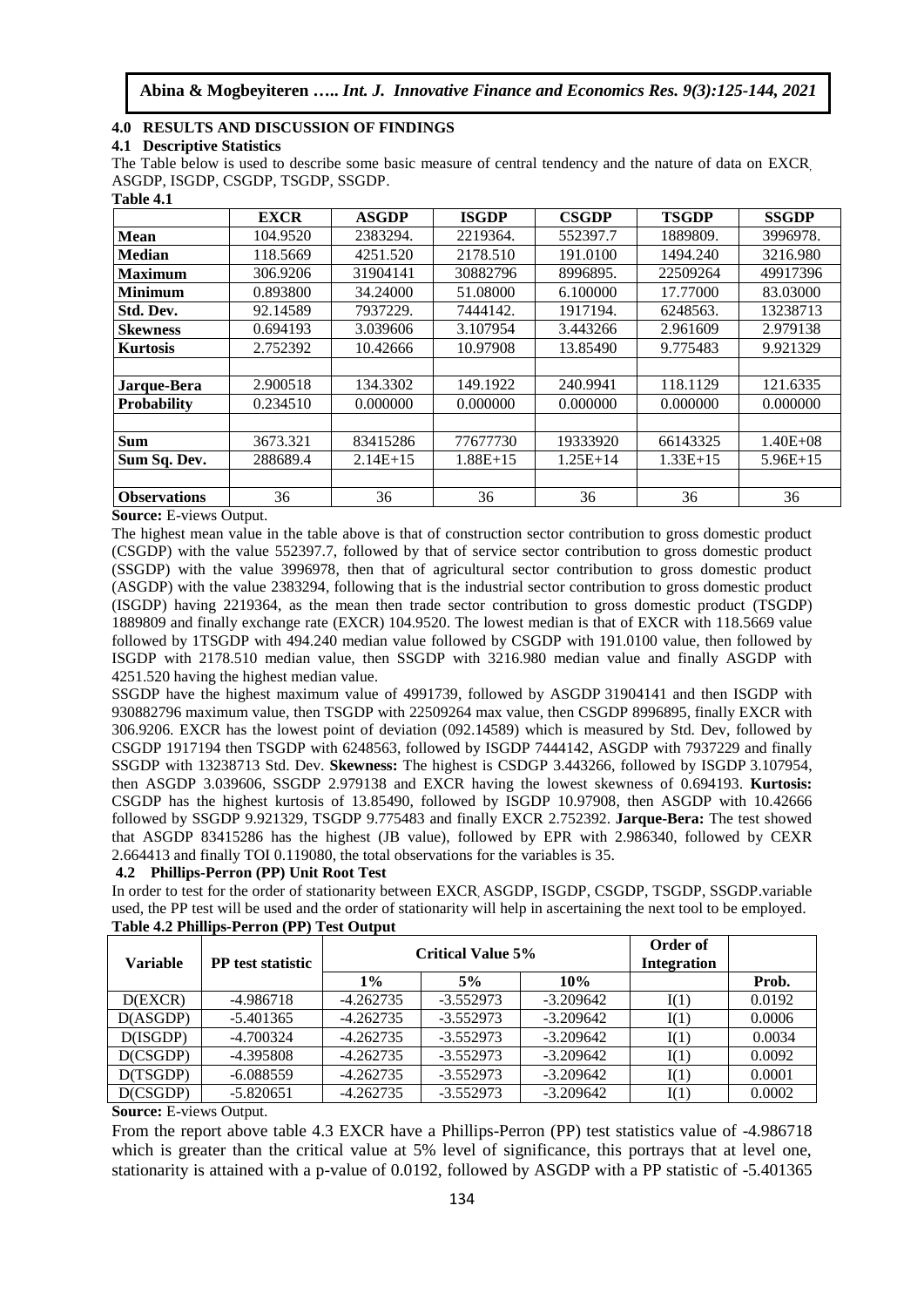which is greater than the three critical values. ISGDP has a P-value of  $0.0034$  and a PP value of  $-$ 4.700324 which became stationary at level one. The value of CSGDP has a PP-value of -4.395808 which is higher than the judgmental level of significance 0.009. TSDGP AND CSGDP have probability value of 0.0001 and 0.0002, with a PP test statistics value of -6.088559 and -5.820651.

**4.3 Summary of Johansen Co-Integration Test for all Five Sectors**

Fusing all the above co-integration test results into a single table as reported below

| <b>Sectors</b> | <b>Hypothesized</b><br>no CE's | <b>Eigenvalue</b> | <b>Trace-Stat</b> | 5% Critical<br><b>Value</b> | Prob.**  |
|----------------|--------------------------------|-------------------|-------------------|-----------------------------|----------|
| <b>ASGDP</b>   | None *                         | 0.485556          | 31.45163          | 15.49471                    | 11.79205 |
|                | At most 1                      | 0.272540          | 10.18226          | 3.841466                    | 1.750683 |
|                |                                |                   |                   |                             |          |
| <b>ISGDP</b>   | None *                         | 0.475758          | 29.70587          | 15.49471                    | 0.0002   |
|                | At most 1                      | 0.246108          | 9.040211          | 3.841466                    | 0.0026   |
|                |                                |                   |                   |                             |          |
|                | None *                         | 0.492717          | 25.18434          | 15.49471                    | 0.0013   |
| <b>CSGDP</b>   | At most 1                      | 0.102664          | 3.466407          | 3.841466                    | 0.0626   |
|                |                                |                   |                   |                             |          |
| <b>TSGDP</b>   | None *                         | 0.530356          | 35.33095          | 15.49471                    | 0.0000   |
|                | At most 1                      | 0.294121          | 11.14597          | 3.841466                    | 0.0008   |
|                |                                |                   |                   |                             |          |
| <b>ASGDP</b>   | None *                         | 0.511678          | 33.84656          | 15.49471                    | 0.0000   |
|                | At most 1                      | 0.288887          | 10.90956          | 3.841466                    | 0.0010   |

**Table 4.3 Johansen Co-Integration Test**

**Source:** Authors computation from E-views Output.

The trace statistics  $(31.45163 \& 10.18226)$  is higher than the critical value at 5% level  $(15.49471)$  and 3.841466) in two different hypothesized situations judging with the p-value of (0.0001 and 0.0014) significant association is attainable in the model 1 above, this makes us conclude that there is long run equilibrium and mutual stochastic trend is attained between the variable, this further makes this paper conduct the error correction model (ECM). The model. Going by the trace statistics result of 29.70587 and 9.040211 in model two above we can deduce that these values are higher than the critical value of 15.49471 and 3.841466 at 5% level of significance in two different hypothesized situations in model 2 above, thus, the study therefore conclude that two co-integrating equation is noticeable in the model above, this means there is mutual stochastic trend is attained between the variable thus, the conduct error correction model (ECM) was further used for analysis. The ECM result in model three in the table above report that the critical values of 15.49471 is less than the trace value of 25.18434 in one hypothesized model three above, this suggest that one co-integrating equation exists. In model 4 and 5 the above table indicate the prevalence of two co-integrating equations since the trace statistic values of (35.33095 & 11.14597) (33.84656 and 10.90956) is greater (>) at 0.05% than the critical values of (15.49471 & 3.841466) (15.49471 & 3.841466). The probability levels of the two co-integrating equations which are all significant at 0.05 level confirms prevalence of significant long run relationship.

This leads to other test such as test for the adjustment of the discrepancies between the short and long run popularly known as the error correction model. This insinuates that the employed variable significantly relates with each other in the presence of variation.

#### **4.4 Error Correction Model Estimates (ECM)**

The presence of co-integration necessitates the need to check for adjustment between the short run and the long run for each model series.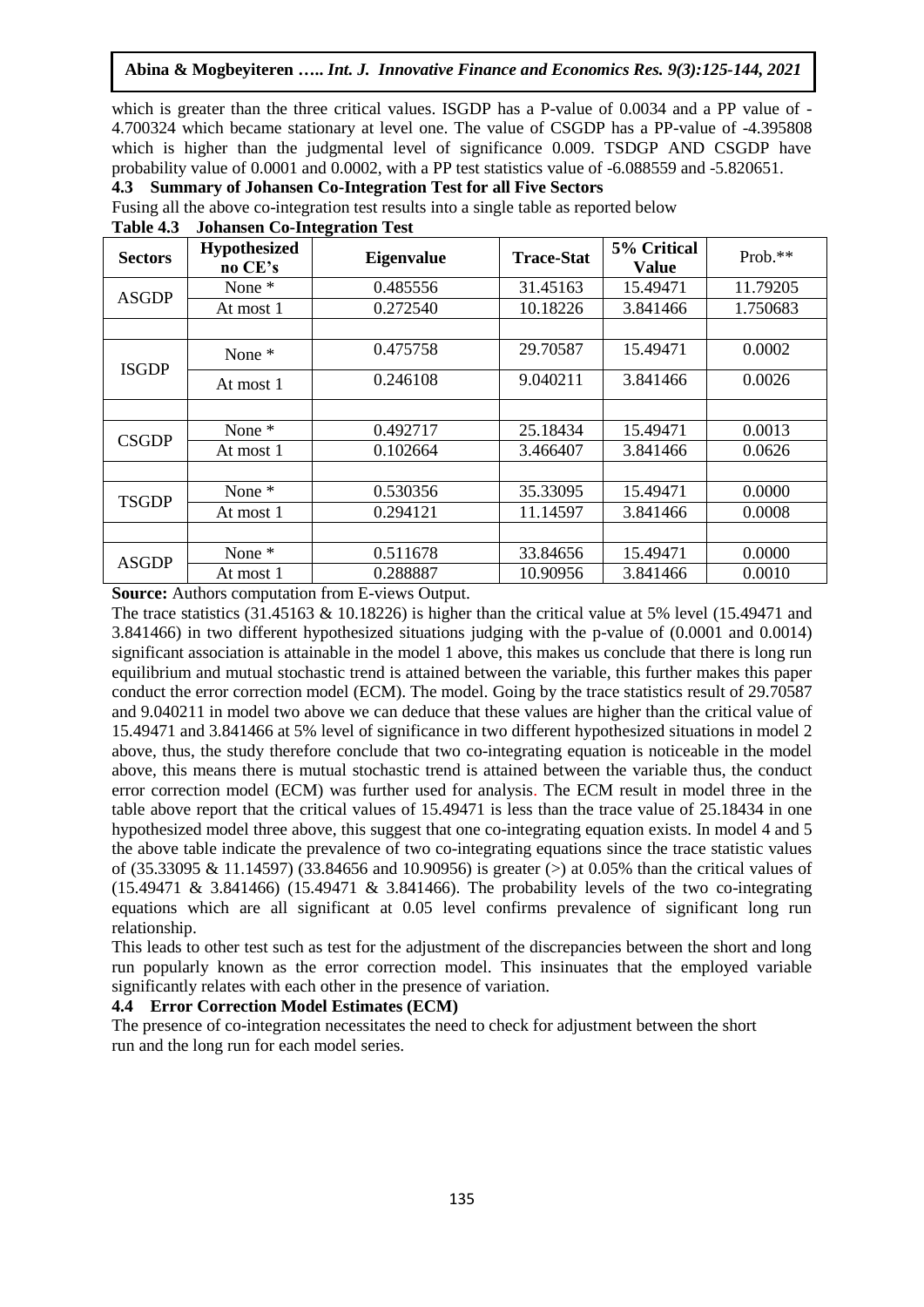| Table 4.4 Result of ECM for Model 1                                                                                                                             |                                                                                   |                                                                                                                                      |                                   |                                                                      |
|-----------------------------------------------------------------------------------------------------------------------------------------------------------------|-----------------------------------------------------------------------------------|--------------------------------------------------------------------------------------------------------------------------------------|-----------------------------------|----------------------------------------------------------------------|
| Dependent Variable: ASGDP<br>Method: Least Squares<br>Date: 28/01/21 Time: 17:33<br>Sample (adjusted): 1986 2020<br>Included observations: 35 after adjustments |                                                                                   |                                                                                                                                      |                                   |                                                                      |
| Variable                                                                                                                                                        | Coefficient                                                                       | Std. Error                                                                                                                           | t-Statistic                       | Prob.                                                                |
| C<br>EXCR<br>$ECM(-1)$                                                                                                                                          | 91.58909<br>6.700006<br>$-0.172734$                                               | 9.873861<br>1.210006<br>0.038383                                                                                                     | 9.275914<br>5.537168<br>-4.500274 | 0.0000<br>0.0000<br>0.0001                                           |
| R-squared<br>Adjusted R-squared<br>S.E. of regression<br>Sum squared resid<br>Log likelihood<br>lF-statistic<br>Prob(F-statistic)                               | 0.663325<br>0.641604<br>54.90216<br>93441.65<br>-182.8624<br>30.53850<br>0.000000 | Mean dependent var<br>S.D. dependent var<br>Akaike info criterion<br>Schwarz criterion<br>Hannan-Quinn criter.<br>Durbin-Watson stat |                                   | 108.0126<br>91.70817<br>10.93308<br>11.06776<br>10.97901<br>1.020006 |

**Source:** E-views Output

#### **Global Statistics**

The result of the global statistics presented in the table above the adjusted  $R^2$  which is 0.663325, this means the independent variable account for about 66% in the model while the remaining 34% is accounted for by other variables that is not captured in the model.

#### **Relative Statistic ECM**

ECM shows that exchange rate (EXCR) exhibit strong influence on agricultural sector contribution to gross domestic product (ASGDP).

# **Table 4.5 Result of ECM for Model II**

| Dependent Variable: ISGDP<br>Method: Least Squares<br>Date: 28/01/21 Time: 17:34<br>Sample (adjusted): 1986 2020<br>Included observations: 35 after adjustments |                                                                                   |                                                                                                                                      |                                   |                                                                      |
|-----------------------------------------------------------------------------------------------------------------------------------------------------------------|-----------------------------------------------------------------------------------|--------------------------------------------------------------------------------------------------------------------------------------|-----------------------------------|----------------------------------------------------------------------|
| Variable                                                                                                                                                        | Coefficient                                                                       | Std. Error                                                                                                                           | t-Statistic                       | Prob.                                                                |
| C<br>EXCR<br>$ECM(-1)$                                                                                                                                          | 91.66747<br>7.160006<br>$-0.181153$                                               | 9.808411<br>1.280006<br>0.037585                                                                                                     | 9.345802<br>5.593728<br>-4.819821 | 0.0000<br>0.0000<br>0.0001                                           |
| R-squared<br>Adjusted R-squared<br>S.E. of regression<br>Sum squared resid<br>Log likelihood<br><b>F-statistic</b><br>Prob(F-statistic)                         | 0.667146<br>0.645672<br>54.58971<br>92381.13<br>-182.6683<br>31.06702<br>0.000000 | Mean dependent var<br>S.D. dependent var<br>Akaike info criterion<br>Schwarz criterion<br>Hannan-Quinn criter.<br>Durbin-Watson stat |                                   | 108.0126<br>91.70817<br>10.92167<br>11.05634<br>10.96759<br>1.987139 |

#### **Source:** E-views Output

#### **Global Statistics**

From the table above the adjusted  $R^2$  which is 0.667146, this means the independent variable account for about 67% in the model while the remaining 33% is accounted for by other variables that is not captured in the model two above. The ECM coefficient is -0.18 meaning that 88 percent disequilibrium is being corrected within a year.

### **Relative Statistic ECM**

We also discover that this influence is significant, therefore, we affirm that exchange rate (EXCR)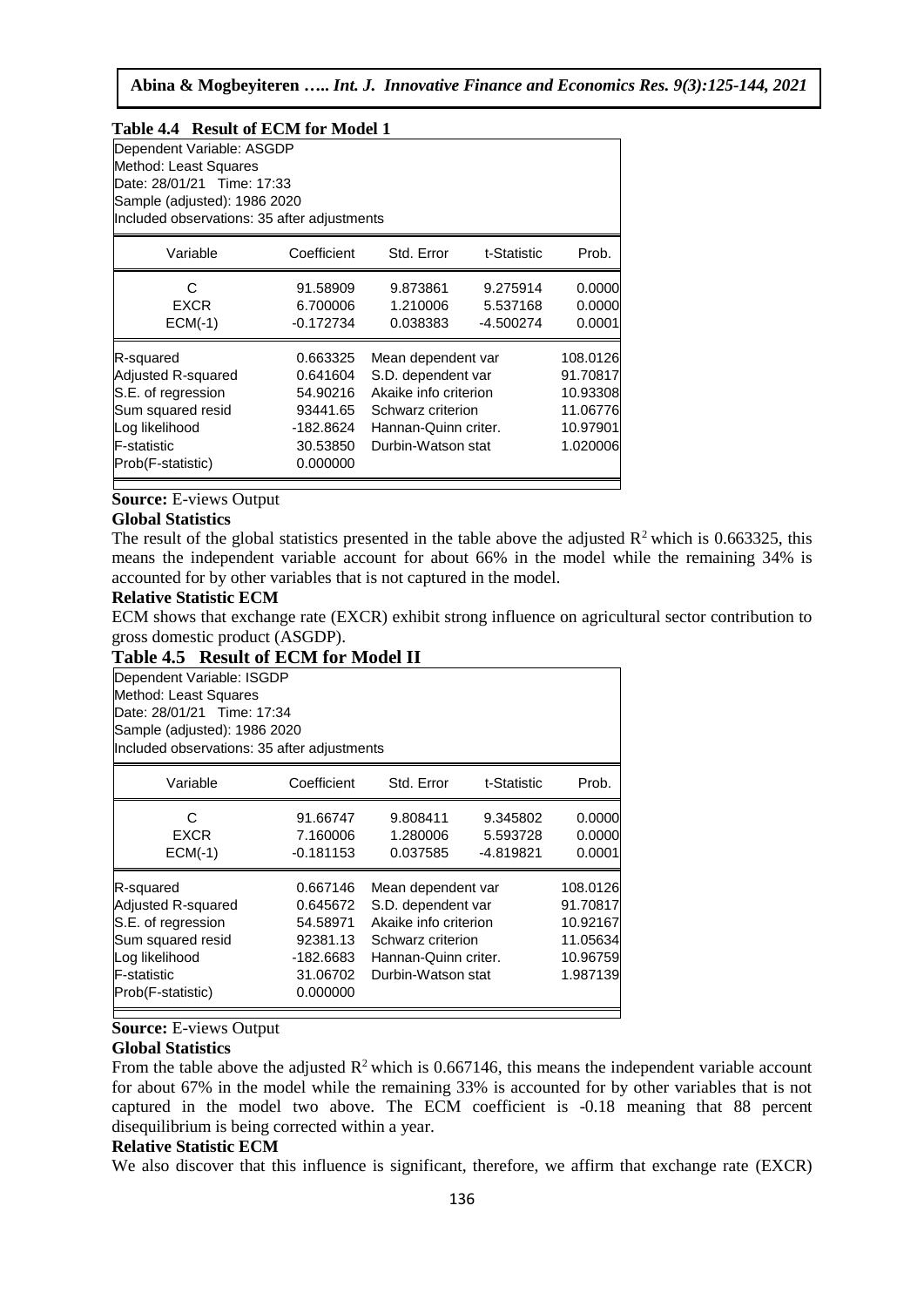play a significant role in determining industrial sector contribution to gross domestic product (ISGDP).

| Table 4.6 Result of ECM for Model III                                                                                                                           |                                                                                   |                                                                                                                                      |                                     |                                                                      |  |  |
|-----------------------------------------------------------------------------------------------------------------------------------------------------------------|-----------------------------------------------------------------------------------|--------------------------------------------------------------------------------------------------------------------------------------|-------------------------------------|----------------------------------------------------------------------|--|--|
| Dependent Variable: CSGDP<br>Method: Least Squares<br>Date: 28/01/21 Time: 17:35<br>Sample (adjusted): 1986 2020<br>Included observations: 35 after adjustments |                                                                                   |                                                                                                                                      |                                     |                                                                      |  |  |
| Variable                                                                                                                                                        | Coefficient                                                                       | Std. Error                                                                                                                           | t-Statistic                         | Prob.                                                                |  |  |
| C<br>EXCR<br>$ECM(-1)$                                                                                                                                          | 92.45310<br>27.40005<br>$-0.191994$                                               | 9.863888<br>4.990006<br>0.046230                                                                                                     | 9.372886<br>5.490985<br>$-4.153018$ | 0.0000<br>0.0000<br>0.0001                                           |  |  |
| R-squared<br>Adjusted R-squared<br>S.E. of regression<br>Sum squared resid<br>Log likelihood<br>lF-statistic<br>Prob(F-statistic)                               | 0.661049<br>0.639181<br>55.08744<br>94073.40<br>-182.9769<br>30.22933<br>0.000000 | Mean dependent var<br>S.D. dependent var<br>Akaike info criterion<br>Schwarz criterion<br>Hannan-Quinn criter.<br>Durbin-Watson stat |                                     | 108.0126<br>91.70817<br>10.93982<br>11.07450<br>10.98575<br>1.975057 |  |  |

# **Source:** E-views Output

# **Global Statistics**

The  $R<sup>2</sup>$  which is 0.661049, making the model fit for decision making, it also means collectively all the predictor variable account for 66% while the remaining 34% cannot be accounted for in the model specified. Whereas at 5% level the speed of adjustment has a negative sign this depicts that the speed of adjustment is kept at approximately 19%.

#### **Relative Statistic ECM**

ECM shows that exchange rate (EXCR) exhibit strong influence on construction sector contribution to gross domestic product (CSGDP) in Nigeria with some deviation in the degree of the influence.

# **Table 4.7 Result of ECM for Model IV**

| Dependent Variable: TSGDP                   |                            |                       |             |          |  |  |  |  |
|---------------------------------------------|----------------------------|-----------------------|-------------|----------|--|--|--|--|
| Method: Least Squares                       |                            |                       |             |          |  |  |  |  |
|                                             | Date: 28/01/21 Time: 00:59 |                       |             |          |  |  |  |  |
| Sample (adjusted): 1986 2020                |                            |                       |             |          |  |  |  |  |
| Included observations: 35 after adjustments |                            |                       |             |          |  |  |  |  |
| Variable                                    | Coefficient                | Std. Error            | t-Statistic | Prob.    |  |  |  |  |
| C                                           | -4226042.                  | 1391920.              | $-3.036124$ | 0.0048   |  |  |  |  |
| <b>EXCR</b>                                 | 57133.83                   | 10636.45              | 5.371513    | 0.0000   |  |  |  |  |
| $ECM(-1)$                                   | $-0.183065$                | 0.043480              | -4.209842   | 0.0003   |  |  |  |  |
| R-squared                                   | 0.508504                   | Mean dependent var    |             | 1945391. |  |  |  |  |
| Adjusted R-squared                          | 0.476795                   | S.D. dependent var    |             | 6333743. |  |  |  |  |
| S.E. of regression                          | 4581382.                   | Akaike info criterion |             | 33.59700 |  |  |  |  |
| Sum squared resid                           | $6.51E+14$                 | Schwarz criterion     |             | 33.73168 |  |  |  |  |
| Log likelihood                              | -568.1489                  | Hannan-Quinn criter.  |             | 33.64293 |  |  |  |  |
| <b>F-statistic</b>                          | 16.03638                   | Durbin-Watson stat    |             | 1.883954 |  |  |  |  |
| Prob(F-statistic)                           | 0.000017                   |                       |             |          |  |  |  |  |

### **Source:** E-views Output

### **Global Statistics**

From the result above the ECM has a negative sign which was anticipated. Also, all predicator variables account for 50.85% of variation in trade sector contribution to gross domestic product, this implies that the model is suitable for prediction purpose.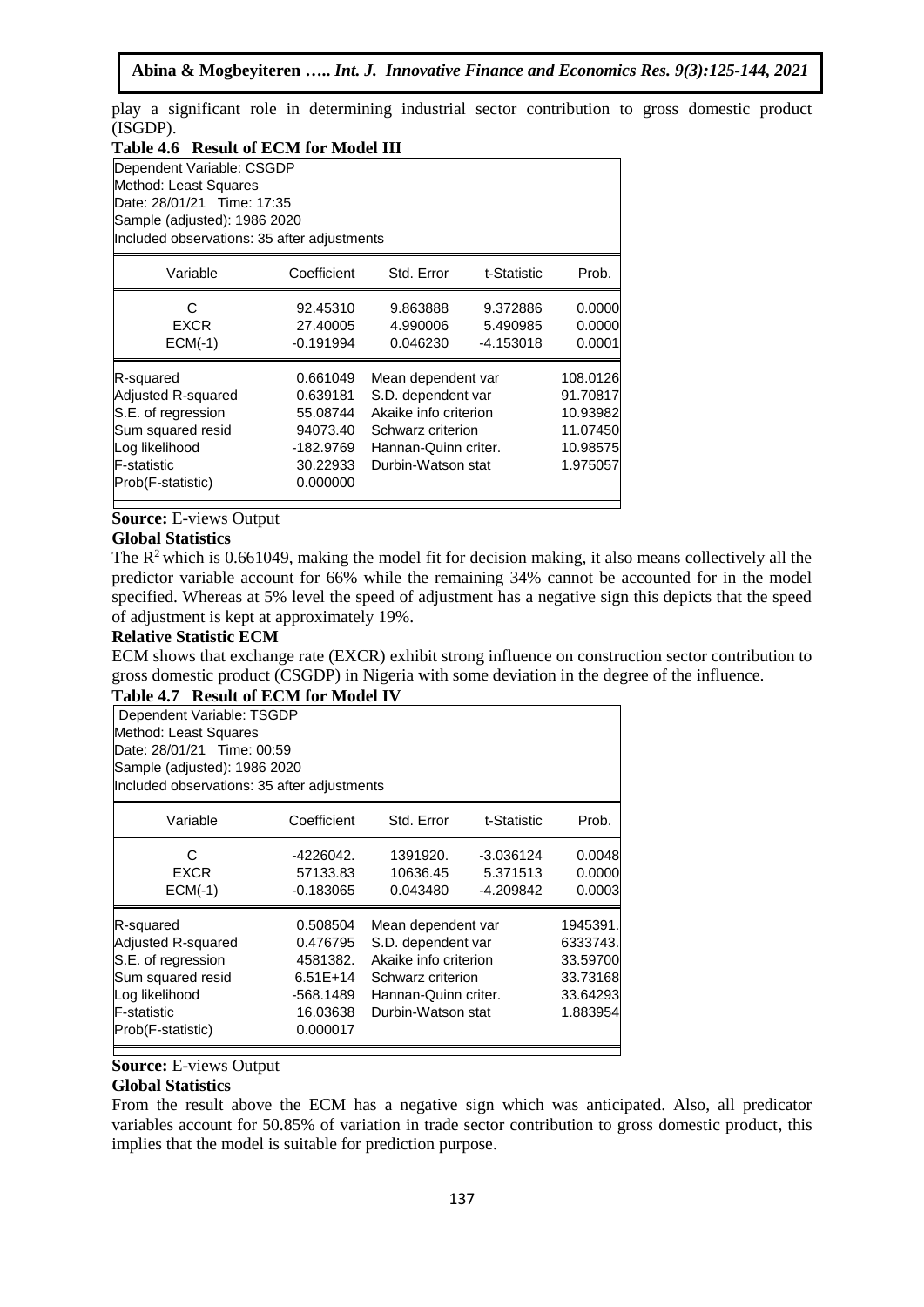# **Relative Statistic ECM**

From the table above, it can be seen that exchange rate (EXCR) has a probability value of 0.0000 which is less than 0.05% level of significance, this means exchange rate exhibit a strong influence on trade sector contribution to gross domestic product (TSGDP).

| Table 4.8 Result of ECM for Model V                                                                                                                             |                                                                                     |                                                                                                                                      |                                      |                                                                      |  |  |
|-----------------------------------------------------------------------------------------------------------------------------------------------------------------|-------------------------------------------------------------------------------------|--------------------------------------------------------------------------------------------------------------------------------------|--------------------------------------|----------------------------------------------------------------------|--|--|
| Dependent Variable: SSGDP<br>Method: Least Squares<br>Date: 28/01/21 Time: 00:58<br>Sample (adjusted): 1986 2020<br>Included observations: 35 after adjustments |                                                                                     |                                                                                                                                      |                                      |                                                                      |  |  |
| Variable                                                                                                                                                        | Coefficient                                                                         | Std. Error                                                                                                                           | t-Statistic                          | Prob.                                                                |  |  |
| C<br><b>EXCR</b><br>$ECM(-1)$                                                                                                                                   | -9093992.<br>122281.5<br>$-0.184666$                                                | 2936298.<br>22437.92<br>0.041513                                                                                                     | $-3.097095$<br>5.449769<br>-4.448390 | 0.0041<br>0.0000<br>0.0002                                           |  |  |
| R-squared<br>Adjusted R-squared<br>S.E. of regression<br>Sum squared resid<br>Log likelihood<br>F-statistic<br>Prob(F-statistic)                                | 0.512745<br>0.481310<br>9664565.<br>$2.90E+15$<br>-593.5288<br>16.31088<br>0.000014 | Mean dependent var<br>S.D. dependent var<br>Akaike info criterion<br>Schwarz criterion<br>Hannan-Quinn criter.<br>Durbin-Watson stat |                                      | 4114533.<br>13419248<br>35.08993<br>35.22461<br>35.13586<br>1.841344 |  |  |

# **Source:** E-views Output

### **Global Statistics**

The result in table 4.8 above displays the ECM output which corrects the disequilibrium in the short run. The co-efficient and that of the probability of the ECM is rightly signed by having a negative coefficient value of -0.184666 and a significant P-value of 0.0002 which implies that the disequilibrium in the short run is corrected in the long run to the tune of -18%.

#### **Relative Statistic ECM**

The ECM result above has it that EXCR has a positive and significant relationship with service sector contribution to gross domestic product.

# **4.5 Pairwise Granger Causality Tests**

| Table 4.5.1 Causality for Model 1                      |
|--------------------------------------------------------|
| $D$ stands of $D$ and a sea $D$ sees of the $T$ such a |

| <b>Pairwise Granger Causality Tests</b><br>Date: 28/01/21 Time: 01:31<br>Sample: 1985 2020<br>Lags: $2$ |     |                    |                  |
|---------------------------------------------------------------------------------------------------------|-----|--------------------|------------------|
| Null Hypothesis:                                                                                        | Obs | <b>F-Statistic</b> | Prob.            |
| ASGDP does not Granger Cause EXCR<br><b>EXCR does not Granger Cause ASGDP</b>                           | 33  | 1.44951<br>7.67670 | 0.2518<br>0.0022 |

**Source:** E-views Output.

From the granger causality result above, it can be seen that agricultural sector contribution to gross domestic product (ASGDP) does not cause a change in exchange rate (EXCR), whereas exchange rate (EXCR) cause a change in ASGDP. Thus, the study suggest that uni-directional causality is identified between the variable.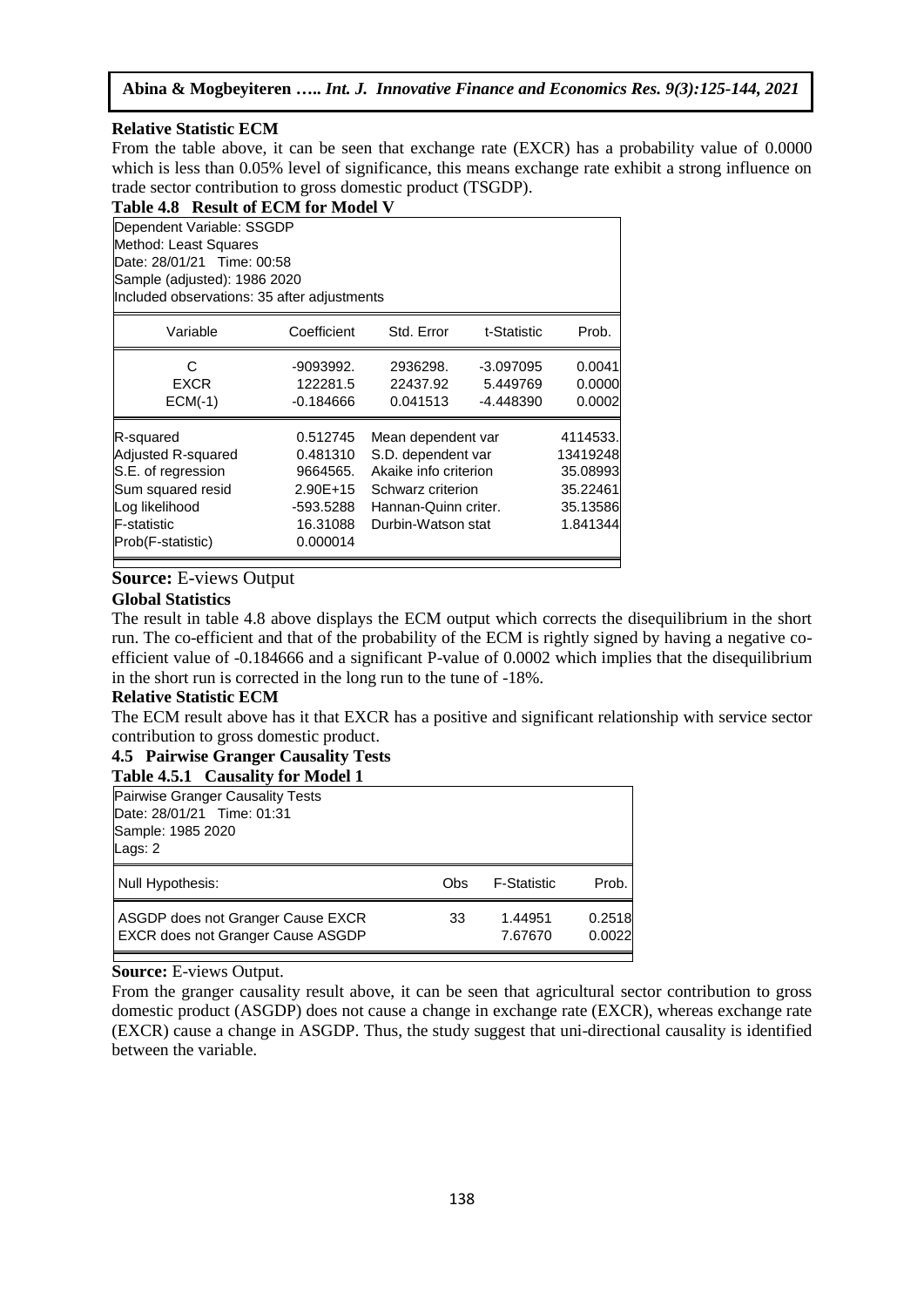### **Table 4.5.2 Causality for Model II**

| Pairwise Granger Causality Tests<br>Date: 28/01/21 Time: 01:34<br>Sample: 1985 2020<br>Lags: $2$ |     |                    |                  |
|--------------------------------------------------------------------------------------------------|-----|--------------------|------------------|
| Null Hypothesis:                                                                                 | Obs | <b>F-Statistic</b> | Prob.            |
| <b>EXCR does not Granger Cause ISGDP</b><br><b>ISGDP</b> does not Granger Cause EXCR             | 33  | 7.67867<br>1.45112 | 0.0022<br>0.2514 |

### **Source:** E-views Output

From the table above direction of causality flow from exchange rate (EXCR) to industrial sector contribution to gross domestic product (ISGDP) but causality ceases to exist between ISGDP and EXCR, this implies that EXCR play a significant role in determining ISGDP.

# **Table 4.5.3 Causality for Model III**

|                                         | TWOTE HERE CHADWILLY TOT HEOGEN THE                                           |     |                    |                  |  |
|-----------------------------------------|-------------------------------------------------------------------------------|-----|--------------------|------------------|--|
| <b>Pairwise Granger Causality Tests</b> |                                                                               |     |                    |                  |  |
| Date: 28/01/21 Time: 01:35              |                                                                               |     |                    |                  |  |
| Sample: 1985 2020                       |                                                                               |     |                    |                  |  |
| Lags: $2$                               |                                                                               |     |                    |                  |  |
| Null Hypothesis:                        |                                                                               | Obs | <b>F-Statistic</b> | Prob.            |  |
|                                         | <b>EXCR does not Granger Cause CSGDP</b><br>CSGDP does not Granger Cause EXCR | 33  | 7.67174<br>1.45006 | 0.0022<br>0.2516 |  |
|                                         |                                                                               |     |                    |                  |  |

# **Source:** E-views Output

From the result above it can be seen that there a uni-directional causality flowing from exchange rate (EXCR) to construction sector contribution to gross domestic product (CSGDP) which signifies that past values of EXCR can predict the future value of EXCR. While past value of CSGDP cannot predict future value of EXCR.

# **Table 4.5.4 Causality for Model IV**

| <b>Pairwise Granger Causality Tests</b><br>Date: 28/01/21 Time: 01:37<br>Sample: 1985 2020<br>Lags: 2 |     |                    |                  |
|-------------------------------------------------------------------------------------------------------|-----|--------------------|------------------|
| Null Hypothesis:                                                                                      | Obs | <b>F-Statistic</b> | Prob.            |
| <b>EXCR does not Granger Cause TSGDP</b><br>TSGDP does not Granger Cause EXCR                         | 33  | 7.67936<br>1.44845 | 0.0022<br>0.2520 |

# **Source:** E-views Output

The result above shows the presence of uni-directional causality flowing one way from EXCR to TSGDP, but not flowing from TSGDP to EXCR, this means past values of TSGDP cannot predict future value of EXCR, but future value of TSGDP can be predicted by the past values of EXCR.

# **Table 4.5.5 Causality for Model V**

| Pairwise Granger Causality Tests<br>Date: 28/01/21 Time: 01:39<br>Sample: 1985 2020<br>Lags: $2$ |     |                    |                  |
|--------------------------------------------------------------------------------------------------|-----|--------------------|------------------|
| Null Hypothesis:                                                                                 | Obs | <b>F-Statistic</b> | Prob.            |
| <b>EXCR does not Granger Cause SSGDP</b><br>SSGDP does not Granger Cause EXCR                    | 33  | 7.67896<br>1.44861 | 0.0022<br>0.2520 |
|                                                                                                  |     |                    |                  |

**Source:** E-views Output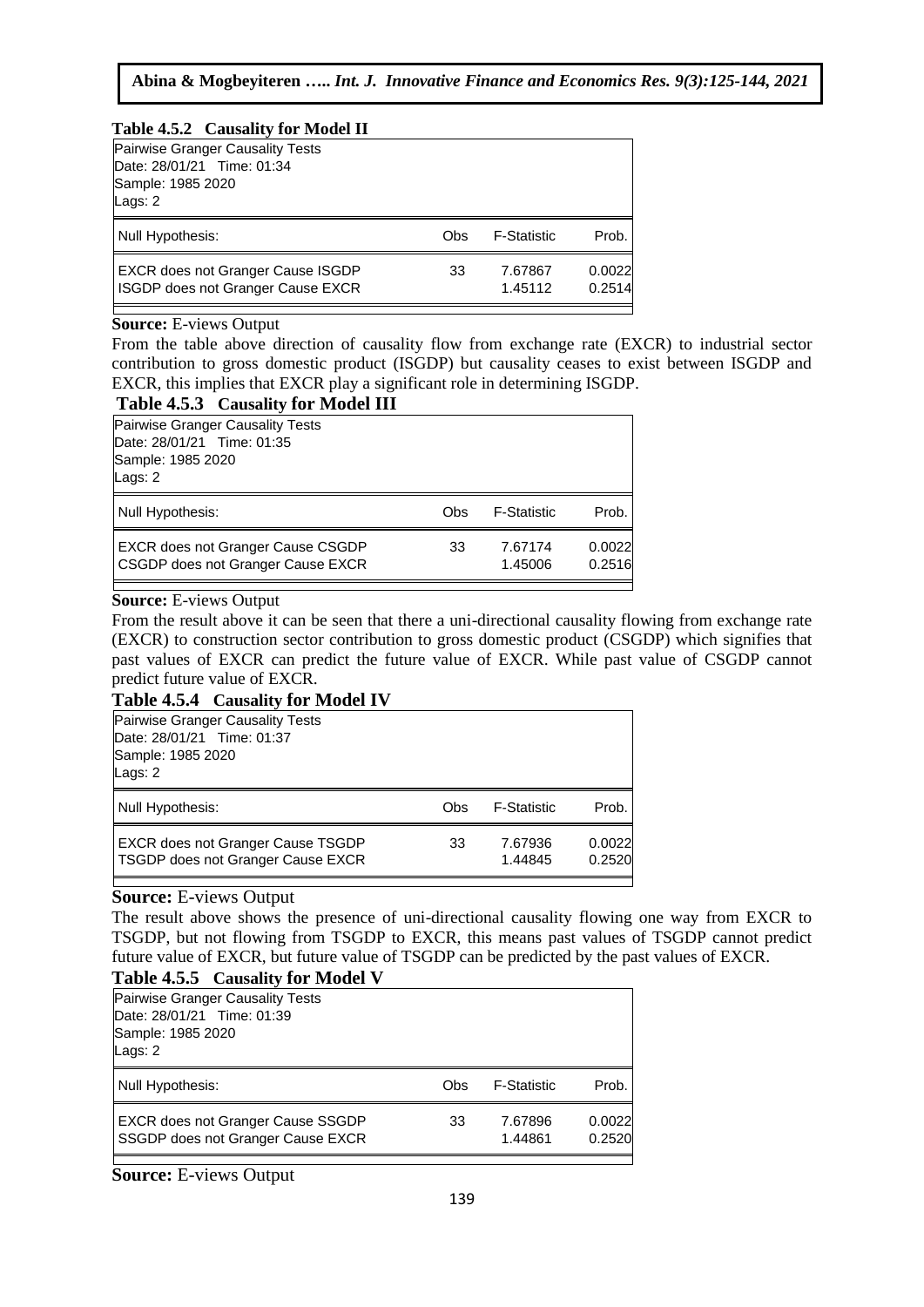Future value of SSGDP can be predicted with the past values of EXCR, this means causality exist between EXCR and SSGDP but SSGDP does not cause a change in EXCR at 5% level of significance, thus, uni-directional causality exists between EXCR and that of SSGDP.

# **4.7 Test of Hypotheses**

Using 5% confidence level or acceptance and rejection of hypotheses.

# **Hypothesis 1**

**H01**: There is no significant relationship between exchange rate and agricultural sector contribution to gross domestic product in Nigeria.

**HA1**: There is a significant relationship between exchange rate and agricultural sector contribution to gross domestic product in Nigeria.

### **Result Interpretation I**

Following the result, the ECM above exchange rate (EXCR) exhibited a positive coefficient of 6.700006 alongside a P-value of 0.0000 which is less than 0.05 level of significance, thus suggesting acceptance of the alternate hypotheses, which states that a significant relationship between exchange rate and agricultural sector contribution to gross domestic product (ASGDP) in Nigeria.

# **Hypothesis II**

**H02**: Significant relationship does not exist between exchange rate and industrial sector contribution to gross domestic product in Nigeria.

**HA2**: Significant relationship exist between exchange rate and industrial sector contribution to gross domestic product in Nigeria.

### **Result Interpretation II**

Following the result, the ECM above exchange rate (EXCR) exhibited a negative coefficient of 7.160006 alongside a P-value of 0.0000 which is less than 0.05 level of significance, thus suggesting acceptance of the alternate hypotheses, which states that significant relationship exist between exchange rate and industrial sector contribution to gross domestic product (ISGDP) in Nigeria.

### **Hypothesis III**

**H03**: Exchange rate does not have significant relationship with construction sector contribution to gross domestic product in Nigeria.

**HA3**: Exchange rate has significant relationship with construction sector contribution to gross domestic product in Nigeria.

#### **Result Interpretation 3**

Following the result, the ECM above exchange rate (EXCR) exhibited a positive coefficient of 27.40005 alongside a P-value of 0.0000 which is less than 0.05 level of significance, thus suggesting acceptance of the alternate hypotheses, which states that significant relationship exist between exchange rate and construction sector contribution to gross domestic product in Nigeria.

#### **Hypothesis IV**

**H04**: Trade sector contribution to gross domestic product in Nigeria does not significantly influence exchange rate.

**HA4**: Trade sector contribution to gross domestic product in Nigeria significantly influence exchange rate.

From the table above, it can be seen that

### **Result Interpretation IV**

Following the ECM result in table above exchange rate (EXCR) has a probability value of 0.0000 which is less than 0.05% level of significance, thus, the study therefore accepts the alternate hypothesis which states that trade sector contribution to gross domestic product (TSGDP) in Nigeria significantly influence exchange rate.

# **Hypothesis V**

**H05**: Exchange rate does not significantly affect service sector contribution to gross domestic product in Nigeria.

**H05**: Exchange rate significantly affect service sector contribution to gross domestic product in Nigeria.

### **Result Interpretation**

Following the ECM result in table above exchange rate (EXCR) has a probability value of 0.0000 which is less than 0.05% level of significance, thus, the study therefore accepts the alternate hypothesis which states that service sector contribution to gross domestic product in Nigeria.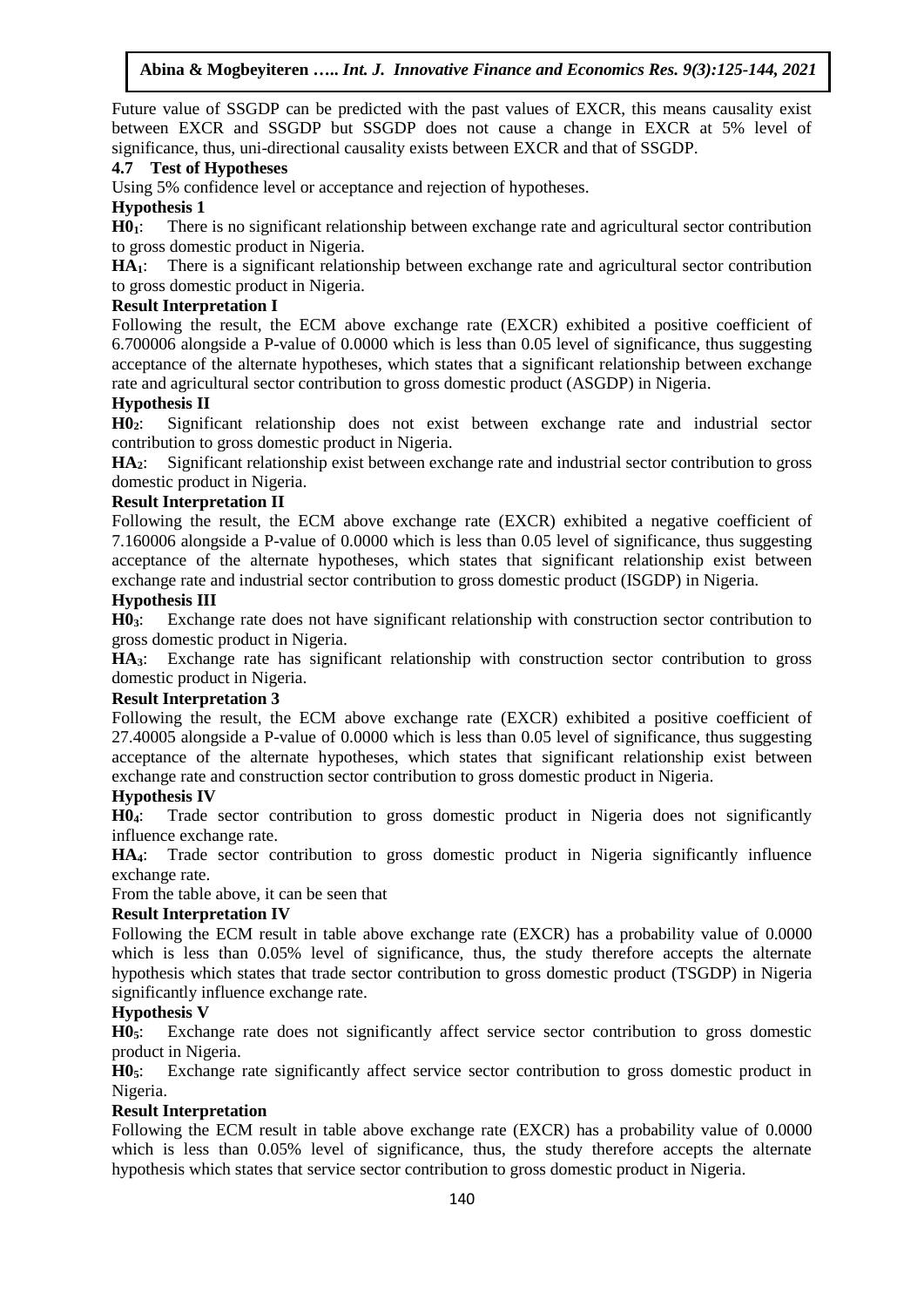### **4.6 IMPLICATION OF RESULT FINDINGS**

**Exchange rate and agricultural sector contribution to gross domestic product in Nigeria**: From the result above it can be seen that exchange rate (EXCR) has a positive co-efficient of 6.700006 which suggest that for every one percent increase in EXCR it will lead to about 6.700006% increase in agricultural sector contribution to gross domestic product (ASGDP), thus, we therefore accept our apriori expectation  $β_1 > 0$  stated in the model one above. It was discovered from the result that EXCR has a probability value of 0.0000 which is less than 0.05 level of significant thus suggesting acceptance of the alternate hypothesis, which states that there is a significant relationship between exchange rate and agricultural sector contribution to gross domestic product in Nigeria. The positive increase is as a result of the stable exchange rate within the review period which leads to an increase in optimal productive capacity. It was also discovered that monetary value of crop production, fishing, forestry and livestock increased as a result of the favourable exchange rate, making it possible for goods produced locally to be exported for reasonable sum.

**Exchange rate and industrial sector contribution to gross domestic product in Nigeria**: It was discovered from the ECM result that exchange rate (EXCR) has a positive coefficient of 7.160006, this means for every one percent increase in EXCR it will lead to about 36058.90% increase in industrial sector contribution to gross domestic product (ISGDP). Thus, the apriori  $\alpha_2>0$  expectation earlier stated is therefore upheld. EXCR also has a significant P-value of 0.0000 which is less than 0.05 level of significant thus suggesting acceptance of the alternate hypothesis, which states that there is a significant relationship between exchange rate and industrial sector is not significant to the contribution to gross domestic product in Nigeria. The positive significant relationship is attributed to stable exchange rate which makes it possible for multinational companies located within the country to be able to import capital equipment for production of further goods and services. The value of Naira exchange rate between the period under review has encouraged companies that are into crude petroleum and natural gas, solid minerals, manufacturing of electrical and electronics, plastic and rubber products, food, beverage and tobacco, chemical and pharmaceutical product contribute substantially to the industrial sector in the country.

**Exchange rate and construction sector contribution to and gross domestic product:** Exchange rate (EXCR) exhibited a positive coefficient value of 27.40005 alongside a significant P-value of 0.0001 which is less than 0.05 level of significant thus suggesting acceptance of the alternate hypothesis, which states that there is a strong positive influence between exchange rate and construction sector contribution to gross domestic product (CSGDP). This also suggest that for every one percent increase in EXCR it will lead to about 27.40005 to CSGDP, the study therefore accept the positive apriori ( $\mathfrak{q}_3$ >0) expectation earlier stated in the model 3. Naira exchange rate was moderated by the foreign exchange management properly thereby making it possible for construction company import materials that will aid capital equipment needed for infrastructural development in the country, the decrease identified with this rate will help to boost the contribution of construction sector in the country.

**Exchange rate and trade sector contribution to gross domestic product in Nigeria**: Following the report of exchange rate (EXCR) exhibited a positive coefficient of 57133.83, this means for every one percent increase in EXCR it will lead to an increase of about 57133.83% to trade sector contribution to gross domestic product (TSGDP), we therefore accept our earlier anticipated apriori ( $\sigma_4$ >0) expectation. EXCR has a significant P-value of 0.0000 which is less than 0.05 level of significant, thus suggesting acceptance of the alternate hypothesis, which states that there is a significant relationship between exchange rate and trade sector contribution to gross domestic product (TSGDP) in Nigeria. The positive and significant relationship identified is as a result of the volume of local product exported to foreign country increased, causing the value of Naira appreciate making infrastructural facility that will spur up production increase alongside.

**Exchange rate and service sector contribution to gross domestic product in Nigeria:** It can be seen from the ECM result of model 5 that exchange rate (EXCR) exhibited a positive coefficient of 122281.5 alongside a significant P-value of 0.0000 which is less than 0.05 level of significant thus, suggesting acceptance of the alternate hypothesis, which states that there is a significant relationship between exchange rate and service sector contribution to gross domestic product (SSGDP) in Nigeria. The result suggests that for every one percent increase in EXCR it will lead to about 122281.5%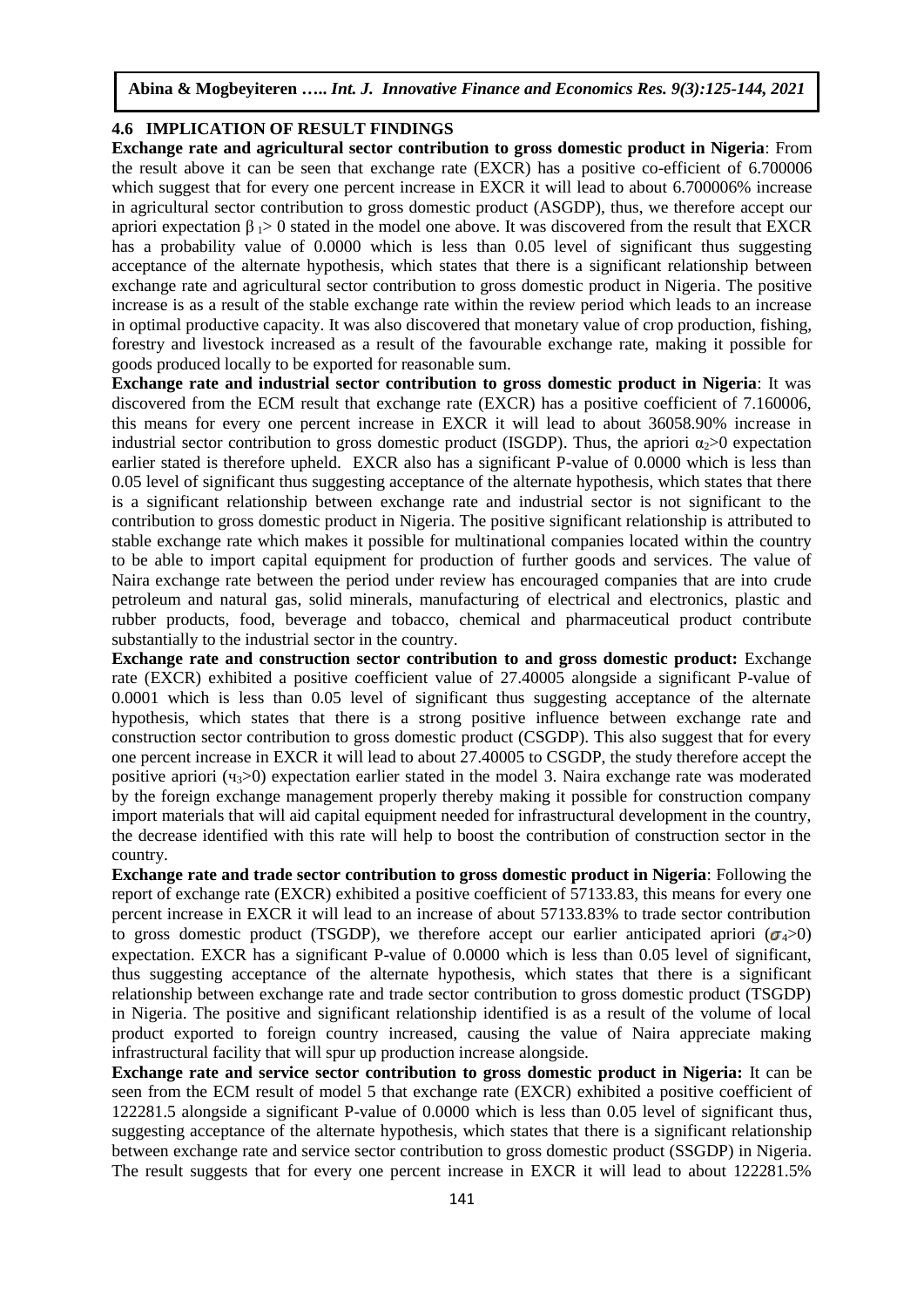increase to SSGDP, therefore the result is in accordance with our apriori expectation  $\beta_{5} > 0$ . The various instrument that helps in currency stability lead to the positive contribution exchange rate has on the service sector has on the economy as real estate, power gas, media communication, finance and insurance service actively took advantage of currency rate at different point in time to aim at their bench mark.

# **5.1 Summary**

This paper investigated the relationship between exchange rate fluctuation and sectorial output in Nigeria 1985-2020, various diagnostic test was conducted on the data starting from; descriptive statistics, Phillips-Perron, unit root test, Johansen Co-integration test, error correction model and Granger Causality tests were also used econometric tool for analysis. The result of the error correction model shows that a positive and significant relationship identified between exchange rate (EXCR) and agricultural sector contribution to gross domestic product (ASGDP). The significant relationship is as a result of stable exchange rate within the review period which leads to an increase in optimal productive capacity in Nigeria, agreeing with our earlier anticipated apriori expectation.

It was also discovered that exchange rate (EXCR) has a positive and significant relationship with industrial sector contribution to gross domestic product (ISGDP) which also agreed with our apriori expectation, the positive significant relationship is attributed to stable exchange rate which makes it possible for multinational companies located within the country to be able to import capital equipment for production of further goods and services. The ECM result of the third sector shows that a positive and significant relationship exists between exchange rate (EXCR) and construction sector contribution to gross domestic product (CSGDP), this also agrees with our apriori expectation as the Naira exchange rate was moderated by the foreign exchange management properly thereby making it possible for construction company import materials that will aid capital equipment needed for infrastructural development in the country.

In the fourth sector, a positive and significant relationship is identified between exchange rate (EXCR) and trade sector contribution to gross domestic product (TSGDP), the positive relationship arose as a result of the volume of local product exported to foreign country increased, causing the value of Naira appreciate making infrastructural facility that will spur up production increase alongside finally, in the fifth sector a positive and significant relationship was also identified between exchange rate (EXCR) and service sector contribution to gross domestic product (SSGDP) in Nigeria as the various instrument that helps in currency stability lead to the positive contribution exchange rate has on the service sector has on the economy as real estate, power gas,media communication finance and insurance service actively took advantage of currency rate at different point in time to aim at their bench mark. The causality test shows that the past value of exchange rate (EXCR) can predict future value of each the five-sector represented in model, that is EXCR causes a change in ASGDP, EXCR can predict ISGDP, EXCR causes a change in CSGDP and finally EXCR. Causality does not flow the other way around, that is ASGDP does not causes a change in EXCR, ISGDP cannot predict EXCR, CSGDP does not causes a change in EXCR and finally TSGDP cannot predict future value of EXCR. This suggest that in each of the model there is bi-directional causality flowing in the model.

# **5.2 CONCLUSION**

Official exchange rate seemed to be more important driver of activities in the agricultural sector, industrial sector, construction sector, trade sector and service sector gross domestic product. However, from the foregoing analysis, the impact of exchange rate has been proved not only to be positive but has been found to be a significant factor in influencing sectorial output. Foreign exchange control policies adopted by government and monetary authorities should take international market fluctuations into consideration when determining an ideal exchange rate value. This will go a long way to strengthen the naira and prevent retaliatory effects, it is important that monetary authorities should ensure transparency in determining exchange rate process such that various economic distortions associated with exchange rate should be reduced and managed with caution, as unabated fall in a country's currency can have serious contagious and inimical effects on the economy.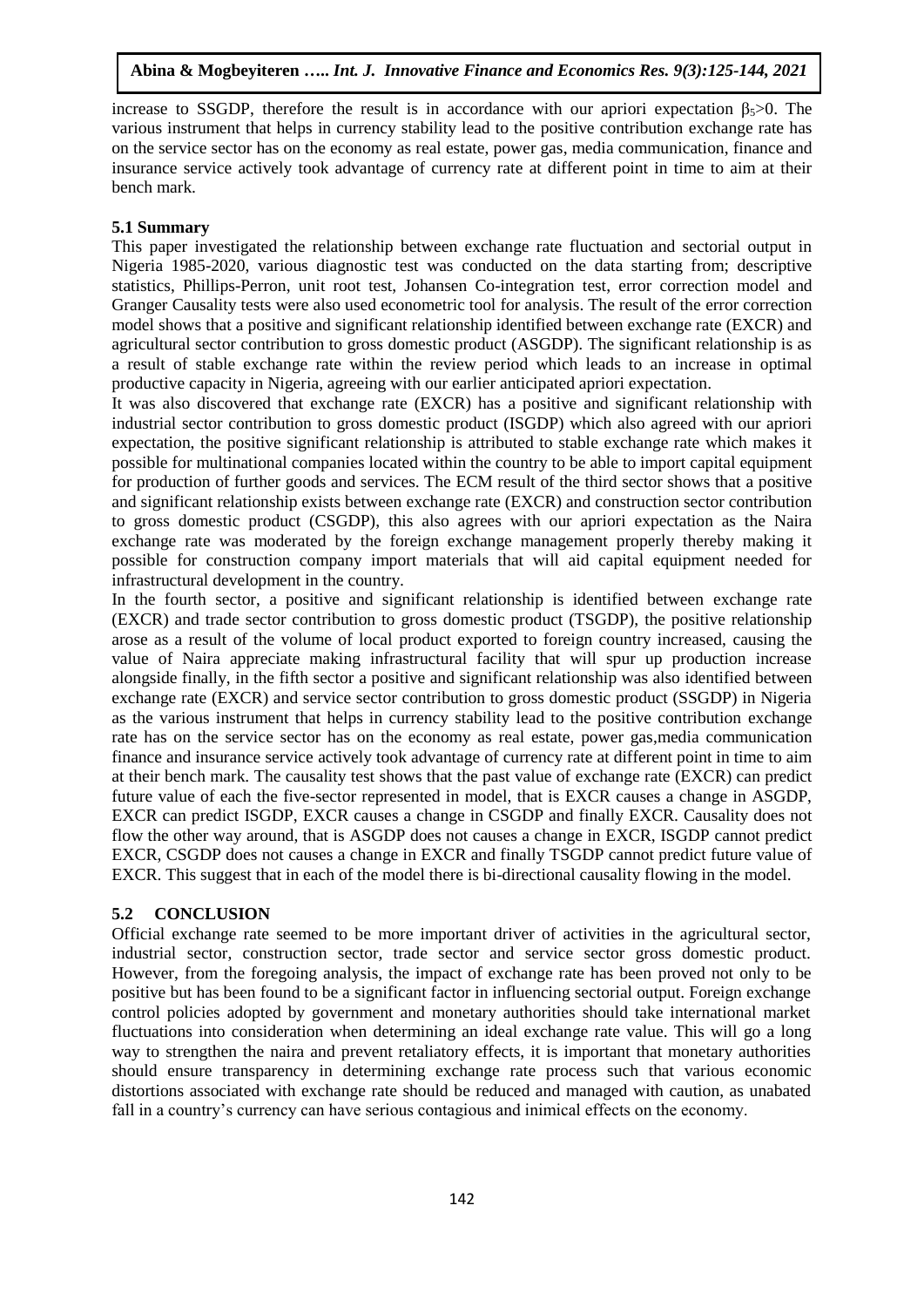### **5.3 RECOMMENDATIONS**

In light of the above findings, this study therefore recommends thus:

1. Considering the positive relationship between exchange rate and manufacturing sector output in Nigeria, monetary authorities should maintain stability of the exchange rates through proper management so as to encourage local production.

2. Since exchange rate exerts positive effect on the contribution to the agricultural sector, it is thus suggested that the Nigerian government should explores the increased competitiveness of the sector in its economic diversification efforts by sourcing of raw materials locally so that the positive spill-over effects of sourcing for this product will be reduced. In other words, the agricultural sector could provide an avenue to expand the revenue base of the government.

3. Manufacturing industries should improve on the quality of their output this will increase its competitiveness in the global market thereby leading to export promotion strategy should be reviewed and strengthened so as to positively impact industry output level, while import substitution strategy should also be reviewed so as prevent retaliatory attacks from our trading partners.

4. There is need for proper management of exchange rate, to forestall costly distortions, which constitutes an important pillar in enhancing sectorial growth in Nigeria.

5. The government must continue to discourage importation in order to maintain exchange rate stability with zero tolerance on illegal importation.

#### **REFERENCES**

- Ajinaja O.T, Popoola O. E., & Ogunlade D.A (2017). Impact of exchange rate volatility on export performance in Nigeria economy. *International Journal of Management & Business Studies. 1(7), 1.*
- Akinlo, O., O, & Lawal, Q.A (2015). Impact of exchange rate on industrial production in Nigeria 1986-2010. *International Business and Management.* (10), 1.
- Amassoma, D. & Odeniyi, B.D. (2016). The nexus between exchange rate variation and economic growth in Nigeria, *Singaporean Journal of Business Economics and Management Studies*, 4, (12), 8-28.
- Asher, H.B. (1984). Causal modeling. Sage University Paper series on quantitative applications in the social sciences, 07-003. Newbury Park, CA: Sage Publications
- Asinya, F. A. & Takon, N. (2014). Exchange rate depreciation and government policy is Nigeria: An Empirical Evidence. *The Business and Management Review*, 3(4), 161-170.
- Bahmani-Oskooee, M., & Aftab, M. (2017). On the asymmetric effects of exchange rate volatility on trade flows: New evidence from US-Malaysia trade at the industry level. *Economic Modelling, 63*(June), 86-103.
- Baridam, D. M. (2001). Research methods in administrative sciences*. Port Harcourt: Sherbrooke Associates.*
- Clement, J.O. (2015). The impact of real exchange rate fluctuation on industrial output in Nigeria. *Journal of policy and development studies.* 1(9), 36-49
- Cote, A., (1994). Exchange rate volatility and trade: A survey. Working Paper 94-5, Bank of Canada.
- Danladi, J. D. Akomolafe K. J. Babalola, O. & Akpan E. A (2015). Exchange rate volatility and international trade In Nigeria. *Research Journal of Finance and Accounting*. 1, (6), 18.
- De Grauwe, P & Guy.V, (1988). Exchange rate variability, misalignment and the European monetary system." In Richard C. Marston (ed.) misalignment of exchange rates: Effects on Trade and Industry. Chicago: *University of Chicago Press.*
- Dominic M.U. (2017). Impact of exchange rate on cocoa export in Nigeria. *International Journal of Economics, Commerce and Management. 5(5), 498-517.*
- Enekwe, C., Ordu, M., & Nwoha, C. (2013), Effect of exchange rate fluctuations on manufacturing sector in Nigeria. *European Journal of Business and Management*, 5(22), 67-73
- Faleiros, J. P. M., da Silva, J. C. D., & Nakaguma, M. Y. (2016). Evaluating the effect of exchange rate and labor productivity on import penetration of Brazilian manufacturing sectors. *Economia, 17*(1), 3-22.
- Farrel, V. S., De Rosa, D.A & McCown, F.A (1983) Effect of exchange rate volatility on international trade and other economic variables: A review of the literature. staff studies No. 130 *United States of America Board of Governors of The Federal Reserve Bank System.*
- Fleming, J. M. (1962). Domestic financial policies under fixed and floating exchange rates. I*MF Staff Papers* 9, 369–377.
- Grossman, G., & Helpman E. (1991). Innovation and growth in the global economy, Cambridge, Massachusetts: MIT Press. Retrieved from www.cambridge/ innovation and growth /harvard/university press /.asp.co.uk.30/7/2019.
- Hooper, P. & Kohlhagen, S (1978). The effect of exchange rate uncertainty on the prices and volume of international trade. *Journal of International Economics*, 8(4), 483-551.